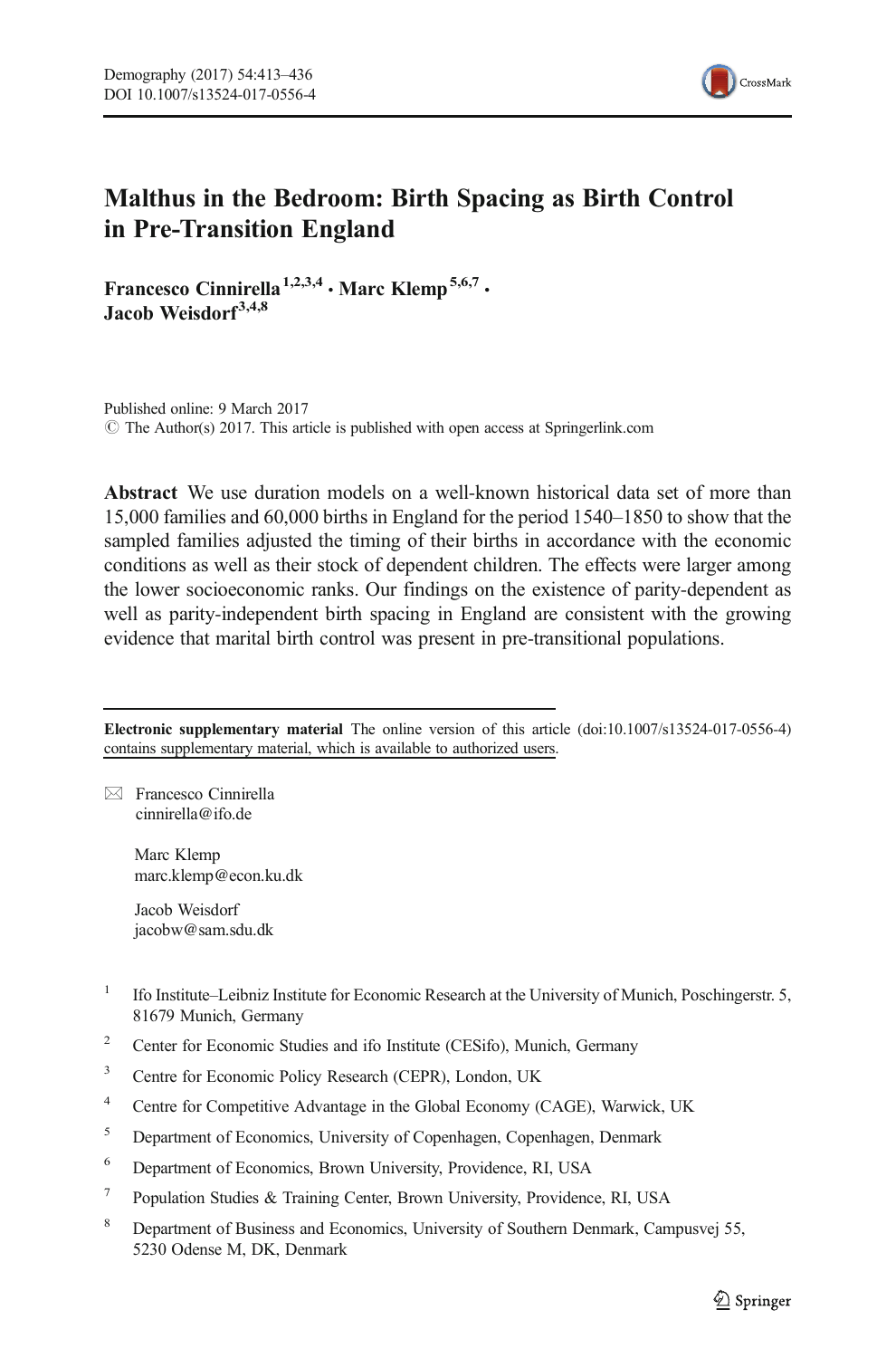# Introduction

The existence of marital birth control before the fertility transition of the nineteenth century is a core question among historical demographers. Early statistical analyses have shown an overall absence of marital birth control in pre-transitional England (Wilson [1984](#page-23-0); Wrigley and Schofield [1983;](#page-23-0) Wrigley et al. [1997](#page-23-0)) and in other European countries (Henry [1961](#page-22-0); Knodel [1987](#page-22-0)). More recent analyses using alternative methodologies and historical data from other countries and regions have found systematic evidence of parityindependent birth control both among natural-fertility populations and within populations in transition (Amialchuk and Dimitrova [2012;](#page-21-0) Anderton and Bean [1985;](#page-21-0) Bengtsson and Dribe [2006;](#page-21-0) Crafts [1989](#page-22-0); David and Mroz [1989a](#page-22-0), [b](#page-22-0); Dribe and Scalone [2010](#page-22-0); Kolk [2011\)](#page-22-0).

In this study, we employ a novel empirical strategy, which accounts for heterogeneity between families, on a well-known historical data set (the Cambridge Group's family reconstitution data) to show that parity-independent and parity-dependent birth spacing were practiced among the sampled families in the three centuries that preceded England's historical fertility transition. Previous studies, which used variation in English vital statistics (e.g., births per thousand women) from a sample of 404 parish registers (Wrigley and Schofield [1989](#page-23-0)), have found limited evidence of preventive check or vice behavior (e.g., Bailey and Chambers [1993](#page-21-0); Crafts and Mills [2009](#page-22-0); Kelly and Gráda [2012](#page-22-0); Lee and Anderson [2002](#page-22-0); Nicolini [2007](#page-22-0)). Our analysis relies on a subsample of 26 of the original 404 parishes (Wrigley et al. [1997\)](#page-23-0). The advantage of using this subsample, containing the dates of more than 60,000 English births over the extraordinarily long period of 1540 to 1850, is that it concerns reconstituted families, enabling us to study patterns of births at the family level. In addition to information about the time elapsed between births within marriage, the subsample also provides individual-level data, including the order of births, the wife's age at birth, and the husband's profession.

Our evidence on parity-independent birth spacing is related to both of the Malthusian concepts of preventive checks and vices. That is, by employing a wide range of duration model specifications, we find a robust economically and statistically significant negative effect of real wages on the spacing of births among the sampled families. We also find a negative effect of real wages on the time between a woman's 15th birthday on the one hand and her marriage and first child on the other. We do not, however, find any significant effects of real wages on the women's stopping behavior. Our findings are consistent with previous works using short-term variation in prices and wages to document an inverse relationship between living standards and family birth spacing in other pre-transition populations (e.g., Amialchuk and Dimitrova [2012;](#page-21-0) Bengtsson and Dribe [2006](#page-21-0); Dribe and Scalone [2010\)](#page-22-0). Furthermore, we document that birth spacing in response to changes in the real wage was prevalent among low- and medium-income families but, as expected, not among families of high income. We also show that the response to real wages in terms of birth spacing increased with the number of surviving children, rejecting the notion that the delay of birth has a purely biological explanation. Our findings are robust to the introduction of potentially confounding factors, including the wife's age at marriage during the birth interval as well as variables capturing episodes of high disease occurrences and undernourishment (such as excessive death rates and temperature variations).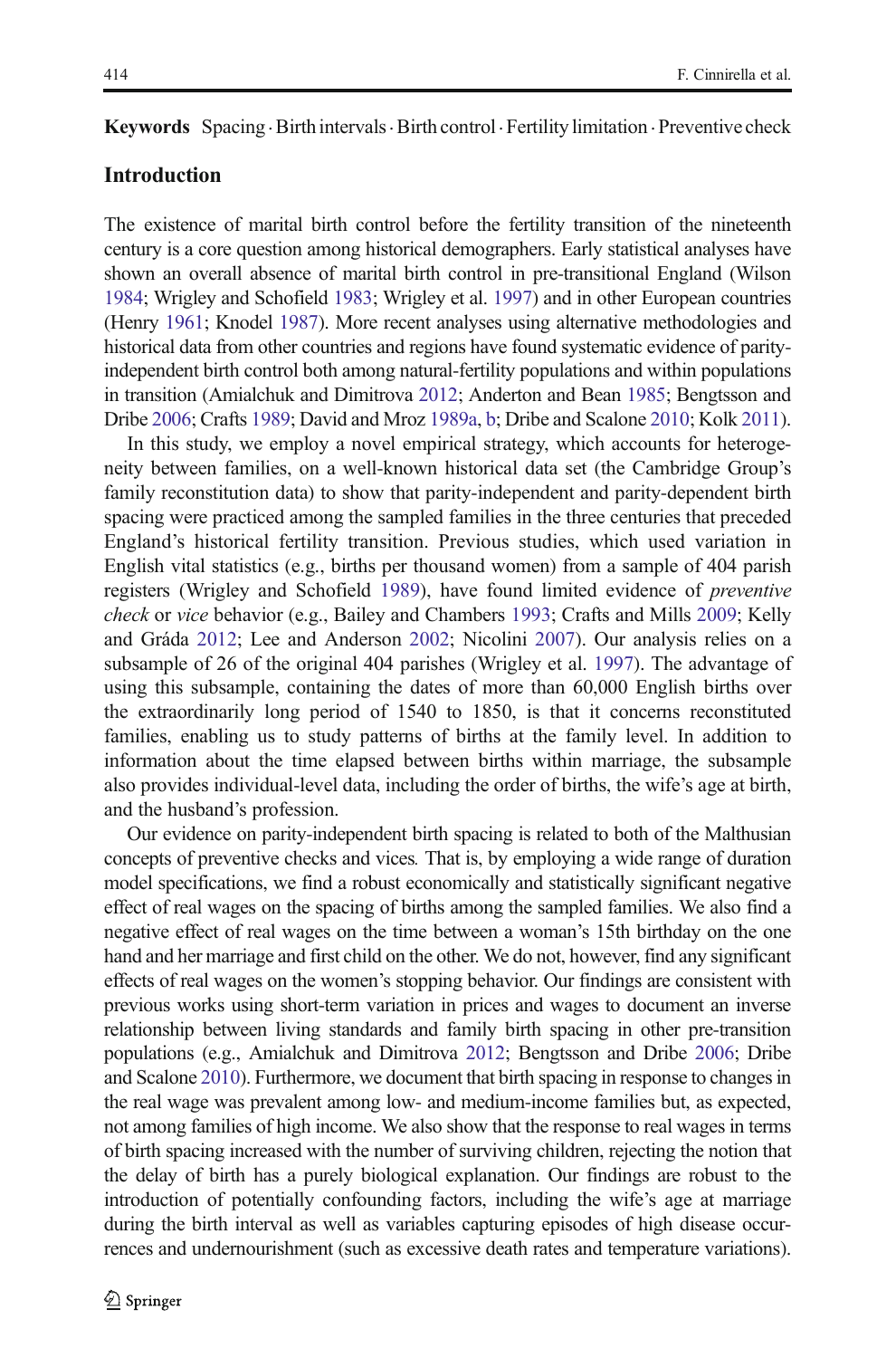More importantly, we document the existence of parity-dependent birth spacing. That is, while controlling for the wife's age during her birth intervals, we establish that the time to the next birth increased significantly with the number of surviving children. A complicating factor when estimating the effect of parity on the spacing of births in a population concerns the potential heterogeneity between couples in their ability to conceive. More-fecund couples tend to have shorter birth intervals and are therefore, ceteris paribus, more likely to reach higher parities (Van Bavel [2004a](#page-22-0), [b;](#page-23-0) Van Bavel and Kok [2010](#page-23-0)). This heterogeneity may create compositional variation causing a selection bias: at higher parities, there is a higher representation of relatively more-fecund couples. A higher proportion of more-fecund couples at higher parities may hide the existence of parity-specific fertility behavior and result in the absence of a correlation between parity and birth intervals. Methods that do not account for family heterogeneity in fecundity, such as those relying on the use of age-specific parity progression ratios, will therefore not be able to properly identify the existence of parity-dependent birth spacing (Van Bavel [2004b\)](#page-23-0). The nature and the size of our data set allow us to account for family heterogeneity and thus to focus on variation in birth intervals within families. Hence, by exploiting differences in spacing within the sampled families and controlling for age-related maternal infertility, we establish that the time to the next birth increased significantly and monotonically with the number of surviving children. This finding is consistent with evidence found among other populations worldwide during the initial stages of the fertility transition (e.g., Anderton and Bean [1985](#page-21-0); David and Mroz [1989a](#page-22-0), [b;](#page-22-0) Friedlander et al. [1980;](#page-22-0) Gehrmann [2007](#page-22-0); Van Bavel [2004a](#page-22-0), [b;](#page-23-0) Van Bavel and Kok [2004](#page-23-0)).

# Data

#### The Family Reconstitution Data Set

The original data set, based on family reconstitutions of 26 English parishes, includes 80,704 families and 272,164 births. We begin by restricting the sample to births that occurred in the period 1540–1850, leaving out the thin tails (1536–1539 and 1851–1889). This restriction reduces the number of families to 80,198. Next, we require that the wife had at least two recorded births and that her age was known, between the ages of 15 and 45, at the time of her deliveries. The lower end of the age interval comes naturally: the Church of England did not allow women below the age of 15 to marry, and this is confirmed by the data. The rationale for the upper end is that the sampled women rarely conceived children after age 45 due to menopause. Moreover, the restriction mitigates the potential problem that births recorded as occurring after age 45 may be wrongly recorded.<sup>1</sup> Our restrictions reduce the sample size to 18,220 families.

The sample is then further restricted to families for which wife's age at marriage can be observed and dates of births (or baptisms) of all recorded family children exist. Prenuptially conceived children are included; however, birth intervals shorter than 40 weeks, which stem from either premature births or potential data entry errors, are excluded.

<sup>&</sup>lt;sup>1</sup> Relaxing either of these two restrictions has no influence on the qualitative nature of our results.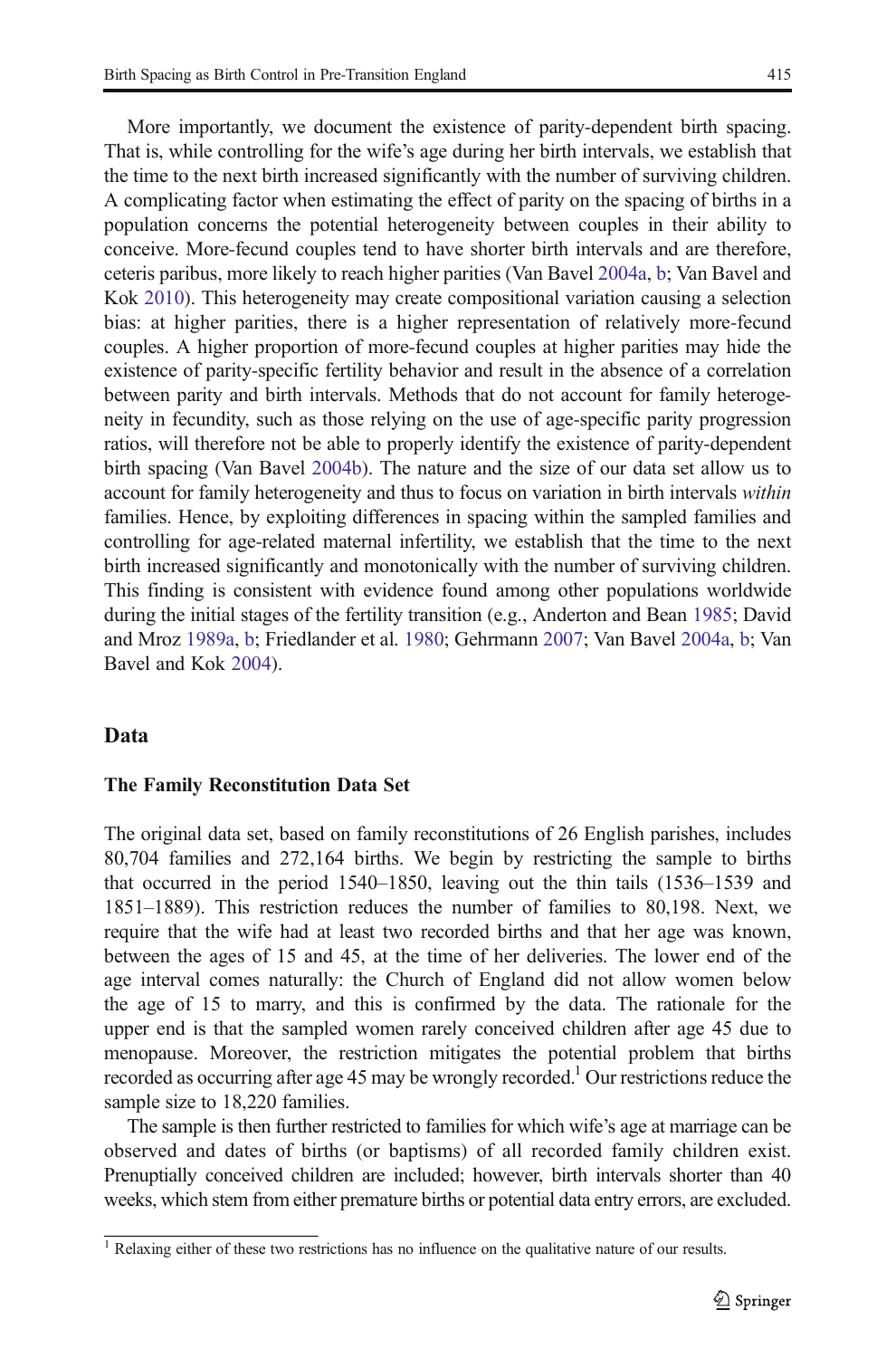These restrictions ultimately leave us with a total of 15,845 families and 62,223 birth events.<sup>2</sup> This baseline sample includes 1,208 twin births, which are treated as single events.

The summary statistics are reported in Table [1](#page-4-0). The upper part of the table reports the descriptive statistics concerning variation across births, and the lower part gives the descriptive statistics concerning family-specific variables. The mean age at marriage of wives is 24.5 years, and the mean age at the time of the first birth is 25.7 years, resulting in an average time span between marriage and first birth of about 1.2 years. The average birth interval is 924 days (circa 2.5 years), with a standard deviation of 455 days (about 1.2 years). The mean age among the sampled wives at any birth is 29.8 years, and the mean age at the time of their last birth is 35.7 years. The occupational title of the husband is known in slightly more than one-half of the sampled families, with the most common occupations being laborers, craftsmen, and husbandmen. For this subsample, the literacy status (inferred from signatures) is recorded for 40 % of all wives (and only after 1750), with 33 % of the wives signing their marriage certificate. The literacy rate among husbands, also known in 40 % of the regression sample, is 57 %. Because the literacy status of husbands and wives is highly correlated, we use only the literacy status of wives in our analyses.

#### Real Wages, Death Rates, and Temperatures

In addition to the aforementioned demographic data, our analysis also uses statistics concerning national real wages, crude death rates, and temperatures. Our key explanatory variable when testing for the existence of preventive checks (i.e., parityindependent birth spacing) is living standards measured by national real wages. The real wage series employed in the main analysis is provided by Clark [\(2007\)](#page-22-0). The wages and prices used to compute the real wages in England are a combination of observations from across the entire country, as discussed in Clark  $(2007)$  $(2007)$  $(2007)$ .<sup>3</sup> In the duration analyses, the national yearly real wage series is combined with the demographic event data from the year in which the relevant interval started to the year in which the modeled event took place.

Panel a of Fig. [1](#page-4-0) illustrates the relationship between average birth intervals and (standardized) real wages in percentiles. The graph demonstrates that periods characterized by higher real wages were associated with shorter birth intervals, suggesting a fertility response to changing economic conditions. Similarly, in illustrating average spacing of births by occupational groups, panel b of Fig. [1](#page-4-0) shows that more-affluent social strata (traders, merchants, and gentry) had comparatively shorter birth intervals, suggesting that marital birth spacing was widespread among lower socioeconomic ranks.

Any analysis that considers birth spacing as a measure of birth control has to address a number of confounding factors that are linked to biology. The key suspects are undernourishment and climatic conditions, both of which can influence the ability to conceive (Bongaarts [1980;](#page-22-0) Lam and Miron [1996\)](#page-22-0). Both of these factors are also likely to be correlated with real wages through food prices. In further robustness analyses, we

 $\frac{2}{10}$  In the analyses stratified by family, the data requirements are less strict because time-invariant variables drop out. Thus, we can exploit a total of 71,164 birth events.

<sup>&</sup>lt;sup>3</sup> The same real-wage series was used in Kelly and Gráda [\(2012\)](#page-22-0).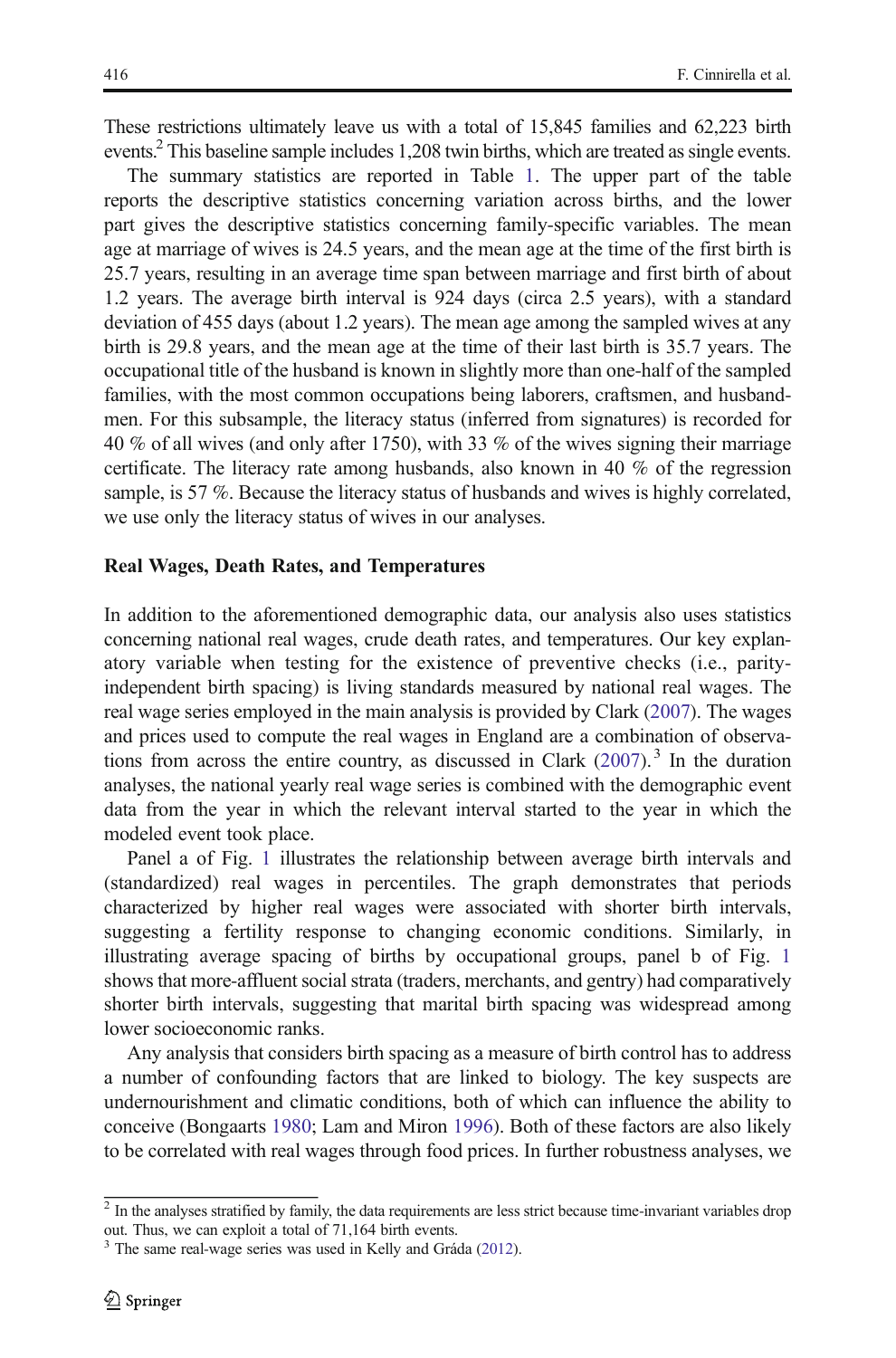#### <span id="page-4-0"></span>Table 1 Summary statistics

| Variable                                   | Mean  | <b>SD</b> | Min.           | Max.  | N      |
|--------------------------------------------|-------|-----------|----------------|-------|--------|
| Individual                                 |       |           |                |       |        |
| Spacing (days)                             | 924.5 | 455.25    | 281            | 4,368 | 62,223 |
| Mother's age at beginning of the interval  | 29.80 | 5.77      | 15.28          | 44.99 | 62,223 |
| Birth order                                | 3.32  | 2.25      | $\mathbf{1}$   | 19    | 62,223 |
| Child death before next conception         | 0.16  | 0.37      | $\mathbf{0}$   | 1     | 62,223 |
| Family Specific                            |       |           |                |       |        |
| Mother's age at marriage                   | 24.46 | 4.81      | 15.00          | 44.49 | 15,845 |
| Mother's age at starting                   | 25.68 | 4.96      | 15.28          | 44.95 | 15,845 |
| Mother's age at stopping                   | 35.68 | 6.69      | 16.79          | 49.99 | 15,845 |
| Protogenesic interval (years)              | 1.23  | 1.20      | $-0.08$        | 11.57 | 15,845 |
| Prenuptially conceived (dummy variable)    | 0.36  | 0.48      | $\mathbf{0}$   | 1     | 15,845 |
| Laborers                                   | 0.19  | 0.40      | $\mathbf{0}$   | 1     | 15,845 |
| Husbandmen                                 | 0.09  | 0.28      | $\mathbf{0}$   | 1     | 15,845 |
| Craftsmen                                  | 0.10  | 0.31      | $\theta$       | 1     | 15,845 |
| Traders                                    | 0.04  | 0.19      | $\Omega$       | 1     | 15,845 |
| Farmers                                    | 0.03  | 0.17      | $\mathbf{0}$   | 1     | 15,845 |
| Merchants                                  | 0.07  | 0.26      | $\mathbf{0}$   | 1     | 15,845 |
| Gentry                                     | 0.01  | 0.09      | $\mathbf{0}$   | 1     | 15,845 |
| Occupation unknown                         | 0.47  | 0.50      | $\mathbf{0}$   | 1     | 15,845 |
| Mother's literacy (dummy variable)         | 0.13  | 0.34      | $\mathbf{0}$   | 1     | 15,845 |
| Mother's literacy unknown (dummy variable) | 0.60  | 0.49      | $\mathbf{0}$   | 1     | 15,845 |
| Sibship size                               | 5.02  | 2.60      | $\overline{c}$ | 21    | 15,845 |

Source: Cambridge Group family reconstitution data.



Fig. 1 Average spacing by real-wage percentiles and occupational group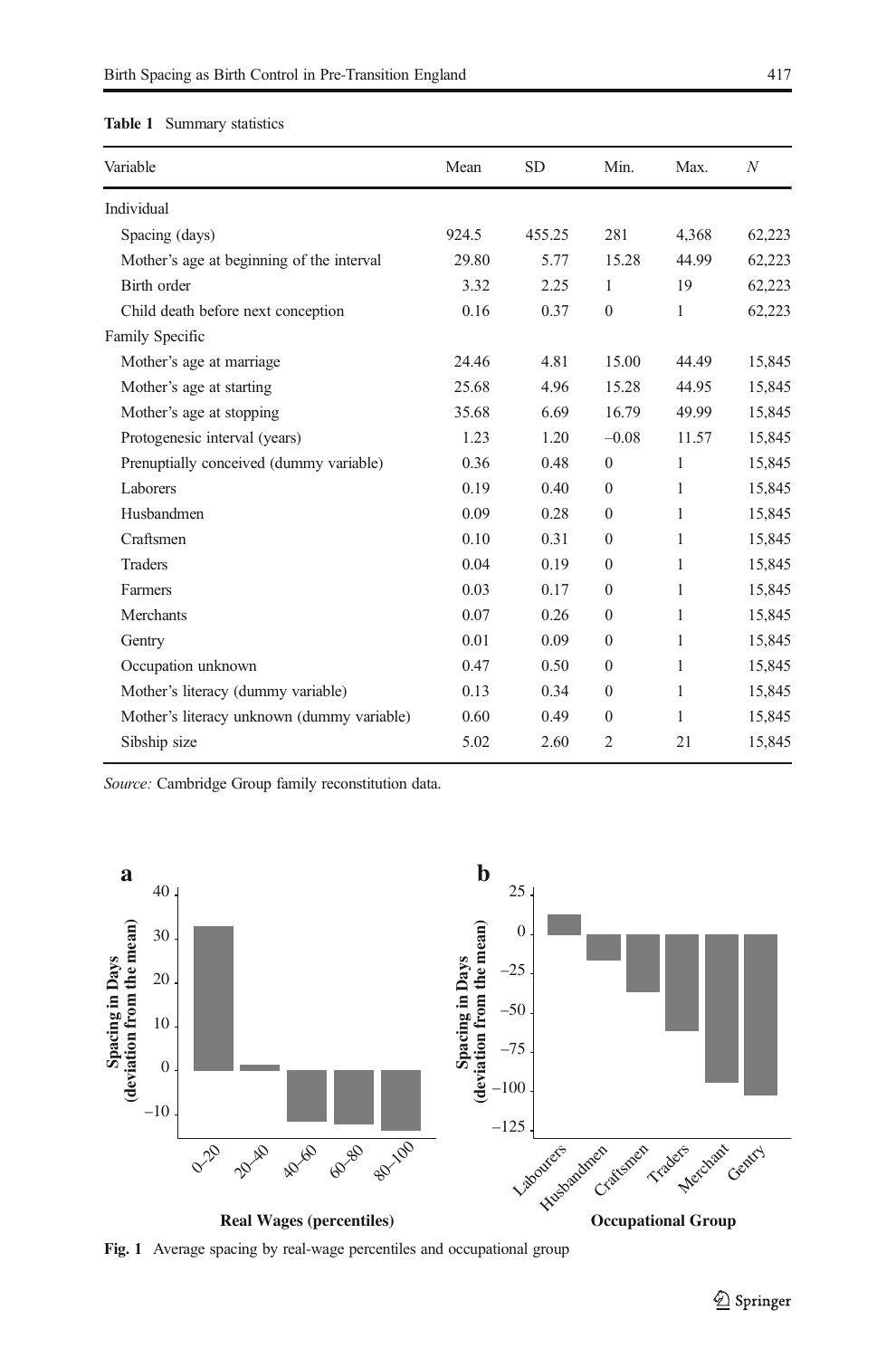use two additional series of data—one of crude death rates and one of surface air temperatures—to identify and control for harvest failure and undernourishment.

The longest historical series of surface air temperatures was recorded in England. Provided by Manley ([1953](#page-22-0)) and starting in 1659, the series covers a substantial part of our period of investigation. A national series of crude death rates covering the entire period of investigation, 1540 to 1850, is available from Wrigley and Schofield [\(1989\)](#page-23-0). The descriptive statistics of the control variables and (standardized) real wage by subperiod are reported in Table [2.](#page-6-0)

### Duration Analysis

To explore the effects of real wages and parity on fertility responses, we estimate the hazard rates of four different events: (1) marriage; (2) first conception ("starting"); (3) conception following the previous birth ("spacing"); and (4) last conception ("stopping"), for which the date of a conception is set 40 weeks prior to the date of a birth.<sup>4</sup> The unit of observation in the marriage, starting, and stopping analyses is the wife. The outcome variable here measures the time span from when the wife becomes *at risk* until the relevant event occurs.<sup>5</sup> In the marriage, starting, and stopping analyses, where the relevant events are the marriage, the first conception, and the last birth, respectively, the unit of observation is the family (i.e., there is one observation per family), and the family is considered to be at risk from the point in time at which the wife reaches the age of 15. In the spacing analysis, where the relevant event is the conception following the birth of the previous child, the unit of observation is the birth interval (i.e., there are potentially multiple events per family), and the wife is considered at risk of conceiving her next child at the birth of the previous child. The outcome variable is, therefore, the time span from the date of birth or baptism of one child until the date of conception of the subsequent child. The date of conception is calculated by subtracting nine months from the date of birth or baptism. In our analysis, we consider only closed birth intervals.<sup>6</sup>

Of note is that 90 % of our sampled birthdates are inferred from baptism dates. Previous studies have shown that most children were baptized within one month of birth (Midi Berry and Schofield [1971](#page-22-0)). Yet, a potential problem is that the time elapsed between birth and baptism may have differed systematically over time, across the sampled parishes, and across occupational groups. However, because our estimates are either based on variation within families or stratified by parish and quarter-century, such differences are accounted for.

<sup>4</sup> Because the date of conception can potentially be influenced by parents—whereas the interval between conception and birth is presumably outside parental control—the analyses of birth events focuses on dates of conceptions rather than dates of births.

<sup>&</sup>lt;sup>5</sup> In the marriage analysis, we focus only on first marriages of both husband and wife, and we exclude the cases for which we are sure that it is at least a second marriage. We include only individuals who eventually marry, consistent with the idea of studying the timing of marriage in response to changing economic conditions.

<sup>6</sup> Our results are qualitatively unaffected if we allow for censoring—that is, if we consider the last birth interval as open (see Online Resource 1, Table S5).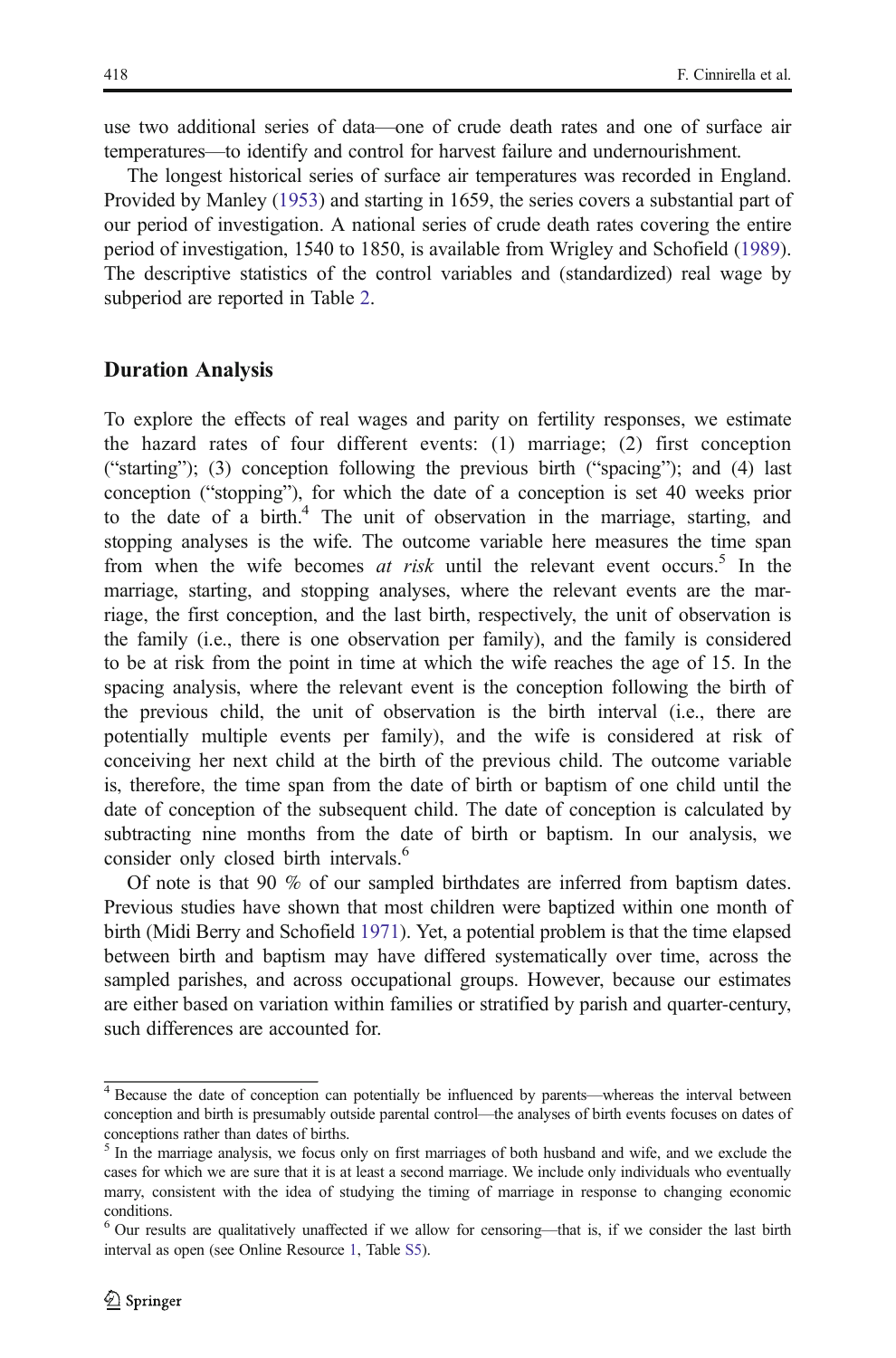| Variable         | $1540-$                  | $1540-$ | $1600 -$ | $1650-$                  | $1700 -$                 | $1750-$                  | $1800 -$                 |
|------------------|--------------------------|---------|----------|--------------------------|--------------------------|--------------------------|--------------------------|
|                  | 1850                     | 1600    | 1650     | 1700                     | 1750                     | 1800                     | 1850                     |
|                  | (1)                      | (2)     | (3)      | (4)                      | (5)                      | (6)                      | (7)                      |
| Real Wage        | 70.83                    | 80.73   | 60.71    | 65.74                    | 69.45                    | 67.49                    | 78.57                    |
|                  | (11.70)                  | (14.16) | (6.19)   | (8.61)                   | (7.60)                   | (5.54)                   | (9.44)                   |
| Crude Death Rate | 26.93                    | 26.54   | 25.66    | 29.36                    | 28.94                    | 27.21                    | 23.64                    |
| Mean Temperature | (4.47)<br>9.04<br>(0.64) | (6.23)  | (3.92)   | (4.07)<br>8.64<br>(0.62) | (4.11)<br>9.26<br>(0.59) | (1.69)<br>9.07<br>(0.57) | (1.65)<br>9.10<br>(0.65) |

<span id="page-6-0"></span>Table 2 Summary statistics of aggregate variables

Note: Standard deviations are shown in parentheses.

Source: Real wages from Clark [\(2007\)](#page-22-0); crude death rates from Wrigley and Schofield [\(1989\)](#page-23-0); temperatures are from Manley ([1953](#page-22-0)) and are available from 1659.

In regressions investigating parity-independent birth spacing, each of the four events is regressed on national real wages for each of the years over the modeled interval.<sup>7</sup> Furthermore, dummy variables indicating the order of surviving births (here denoted "net parity") are included in regressions investigating paritydependent birth spacing.<sup>8</sup> We control for the income class of the husband based on his occupation; the wife's age at marriage; the wife's age at the beginning and during the birth interval;<sup>10</sup> the wife's literacy status;<sup>11</sup> and a proxy for the couple's fecundity (i.e., capacity to conceive) measured by the time elapsed between marriage and first birth (i.e., the *protogenesic interval*). To capture the possibly nonlinear association between fecundity and age, we include a quadratic polynomial of maternal age that varies during the birth interval. We also account, again in a timevarying fashion, for the death of the previous child before the next conception. Finally, as is common in the literature, we include a binary variable for the last birth interval to capture a failed attempt to stop having children (Anderton [1989](#page-21-0); Knodel [1987;](#page-22-0) Okun [1995](#page-22-0); Van Bavel [2004a\)](#page-22-0).<sup>12</sup>

<sup>7</sup> For example, if a child was born on October 21, 1750, and the successive child was conceived on July 5, 1753, then the relevant real wages for this birth interval are those recorded in the years 1750, 1751, 1752, and 1753.

 $8$  Net parity is computed as the number of children alive at the start of the interval. See Van Bavel [\(2004a](#page-22-0)) for a discussion on crude parity and net parity.

 $9$  Information about the wife's age at marriage is missing in approximately 75 % of all families. We thus include a binary variable for unknown age at marriage of the wife in the regression.

<sup>&</sup>lt;sup>10</sup> The age of the mother is used, similarly to the real wage, in a time-varying fashion: that is, we let the variable to increase year by year between two births.<br><sup>11</sup> Because maternal and paternal literacy are highly correlated, we include only the wife's literacy.

 $12$  The binary variable for last birth interval is based on the last birth recorded. Thus, we cannot rule out that the wife migrated to another parish and that she had additional births there. However, in Table [7,](#page-18-0) we address directly the issue of migration.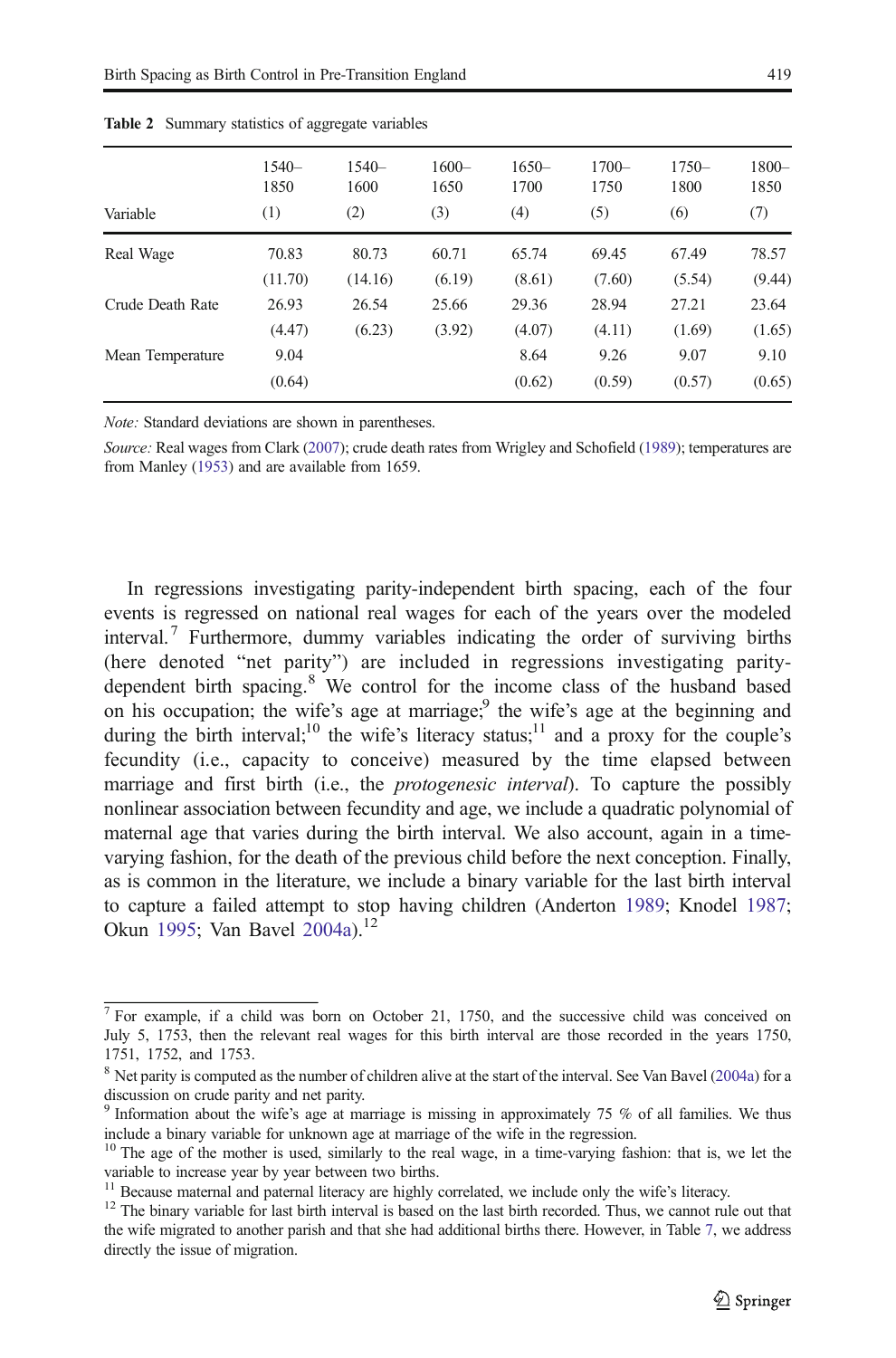We estimate a time-varying Cox proportional hazard model (Cox [1972](#page-22-0)) specified as follows:

$$
h(t) = h_o(t) \exp(\beta_1 x_1 + \beta_2 x_2 + \dots + \beta_k x_k + g(t) (\gamma W)).
$$
 (1)

The term  $h_o(t)$  is the baseline hazard function where t is time, measured in days;  $(x_1, \ldots, x_k)$ are socioeconomic and demographic covariates; and W is the standardized (zero mean and unit standard deviation) time-varying (yearly) real wage (Clark [2007](#page-22-0)). In all our analyses, we stratify by parish and quarter-century: that is, each parish and quarter-century provides unique baseline hazard functions. With this stratification, our analyses account for the heterogeneity between different time periods and locations. The stratification by quarter-century furthermore implies that the estimated impact of real wages on birth intervals can be interpreted as a short-term effect. Finally, although demographic events are recorded on specific dates, the real wages are annual averages, and so our standard errors are clustered by the year of the demographic event considered.<sup>13</sup>

### Parity-Independent Birth Spacing

Table [3](#page-8-0) reports the estimates of our duration models capturing the effects of the real wage and the control variables on the duration to each of the studied events. Real wages are standardized with a mean of 0 and a standard deviation of 1. To ease comparison with previous studies, we report hazard ratios.

Column 1 of Table [3](#page-8-0) establishes that the real wage is positively and significantly correlated with the hazard of marriage. This is prima facie evidence of a direct negative effect of living standards on the wife's age at marriage, supporting the Malthusian hypothesis that delayed marriage was a response to hard times as well as a sign of the existence of a preventive check mechanism operating among the sampled population in pre-transitional England.

Column 2 focuses on the event of giving birth to the first child within marriage ("starting"). The estimates indicate a positive and statistically significant correlation between the real wage and the protogenesic interval. The magnitude of the effects on the events of marriage and starting are very similar: a 1 standard deviation increase in the real wage accelerates time to marriage and to first conception by 23  $\%$  and 25  $\%$ , respectively. This is consistent with the conventional view that marriage historically marked the onset of a family (i.e., to give birth).

The estimates in column 3 present evidence of pretransitional, parity-independent birth spacing, establishing that an increase in real wages accelerates the timing of the next conception. The magnitude of the impact of the real wage is also economically significant: a 1 standard deviation increase in the real wage accelerates the timing of the next conception by approximately 10  $\%$ .<sup>14</sup>

Turning to the stopping specification (column 4), we find no statistically significant impact of real wages on the hazard of the last conception. The effect remains statistically insignificant when we consider starting ages other than 15 for the event of stopping and

<sup>&</sup>lt;sup>13</sup> Whenever we include parity fixed effects, we cluster the standard errors by family.<br><sup>14</sup> If we exclude childbirths coming from second or higher-order marriages, we obtain virtually the same results.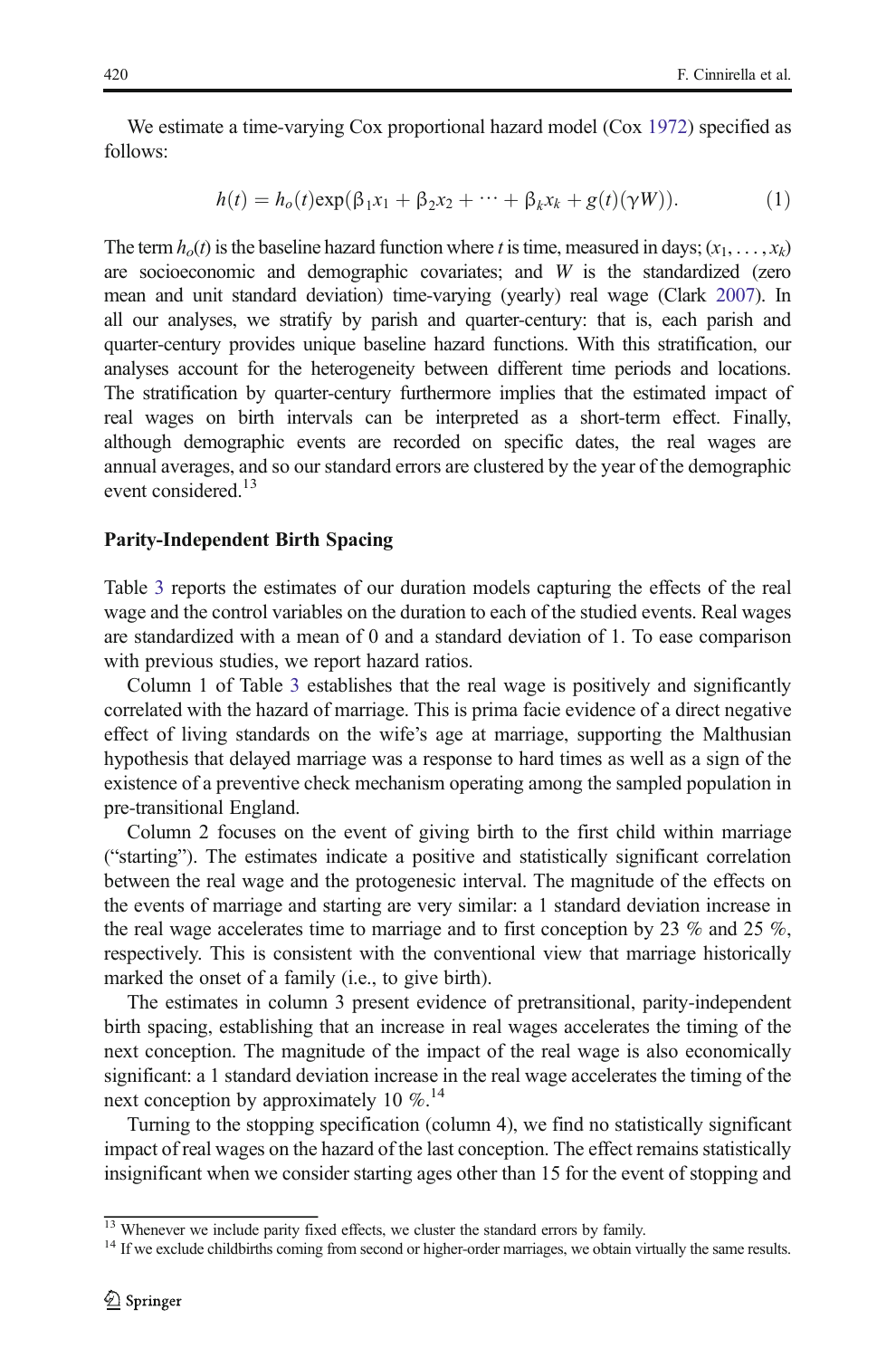|                                         | Marriage          | <b>Starting</b>   | Spacing   | Stopping          |
|-----------------------------------------|-------------------|-------------------|-----------|-------------------|
|                                         | (1)               | (2)               | (3)       | (4)               |
| Real Wage                               | $1.235^{\dagger}$ | 1.252*            | 1.097**   | 1.006             |
|                                         | (0.142)           | (0.122)           | (0.012)   | (0.089)           |
| Husbandmen                              | 0.982             | 0.964             | 1.083**   | 1.268**           |
|                                         | (0.030)           | (0.030)           | (0.019)   | (0.112)           |
| Craftsmen                               | $0.923**$         | $0.924**$         | 1.074**   | $1.167^{\dagger}$ |
|                                         | (0.026)           | (0.026)           | (0.018)   | (0.093)           |
| Traders                                 | 0.958             | 0.951             | 1.173**   | 1.483**           |
|                                         | (0.041)           | (0.034)           | (0.029)   | (0.164)           |
| Farmers                                 | 0.992             | $0.930^{\dagger}$ | 1.145**   | 1.068             |
|                                         | (0.046)           | (0.037)           | (0.027)   | (0.139)           |
| Merchants                               | 0.995             | 0.962             | 1.190**   | 1.310*            |
|                                         | (0.041)           | (0.037)           | (0.024)   | (0.151)           |
| Gentry                                  | 1.133             | 1.087             | 1.189**   | 1.948**           |
|                                         | (0.098)           | (0.077)           | (0.056)   | (0.448)           |
| Occupation Unknown                      | $0.911**$         | $0.882**$         | 1.079**   | 1.170*            |
|                                         | (0.022)           | (0.022)           | (0.015)   | (0.084)           |
| Mother Literacy                         | 0.986             | 0.990             | 1.048**   | 1.297**           |
|                                         | (0.023)           | (0.022)           | (0.016)   | (0.087)           |
| Mother Literacy Unknown                 | 0.896**           | $0.738**$         | 0.974     | $1.207^{\dagger}$ |
|                                         | (0.036)           | (0.019)           | (0.021)   | (0.123)           |
| Child Death                             |                   |                   | 1.740**   |                   |
|                                         |                   |                   | (0.023)   |                   |
| Mother's Age                            |                   |                   | $0.862**$ | $0.777**$         |
|                                         |                   |                   | (0.006)   | (0.035)           |
| Mother's Age (squared)                  |                   |                   | 1.002**   | 1.000             |
|                                         |                   |                   | (0.000)   | (0.001)           |
| Protogenesic Interval (years)           |                   |                   | $0.983**$ | 0.989             |
|                                         |                   |                   | (0.005)   | (0.019)           |
| Prenuptially Conceived (dummy variable) |                   |                   | 0.969**   | 1.022             |
|                                         |                   |                   | (0.010)   | (0.052)           |
| Last Birth Interval                     |                   |                   | $0.580**$ |                   |
|                                         |                   |                   | (0.011)   |                   |
| <b>Birth Order</b>                      |                   |                   | 1.054**   |                   |
|                                         |                   |                   | (0.004)   |                   |
| Sibship Size                            |                   |                   |           | $0.518**$         |
|                                         |                   |                   |           | (0.008)           |
| Age at Marriage Fixed Effects           | No                | No                | Yes       | Yes               |
| Number of Subjects                      | 19,845            | 22,622            | 62,223    | 3,795             |

<span id="page-8-0"></span>

| Table 3 The impact of the real wage on marriage, starting, spacing, and stopping |  |  |
|----------------------------------------------------------------------------------|--|--|
|----------------------------------------------------------------------------------|--|--|

Notes: Cox proportional hazard model with time-varying real wages is shown. Hazard ratios are reported. Real wages are standardized with zero mean and unit standard deviation. "Laborers" is the reference group. Mother's age is measured at the beginning of the interval. Standard errors, shown in parentheses, are clustered by the year of birth. Estimates are stratified by parish and quarter-century.

$$
\phi_p < 0.10; \phi_p < 0.05; \phi_p < 0.01
$$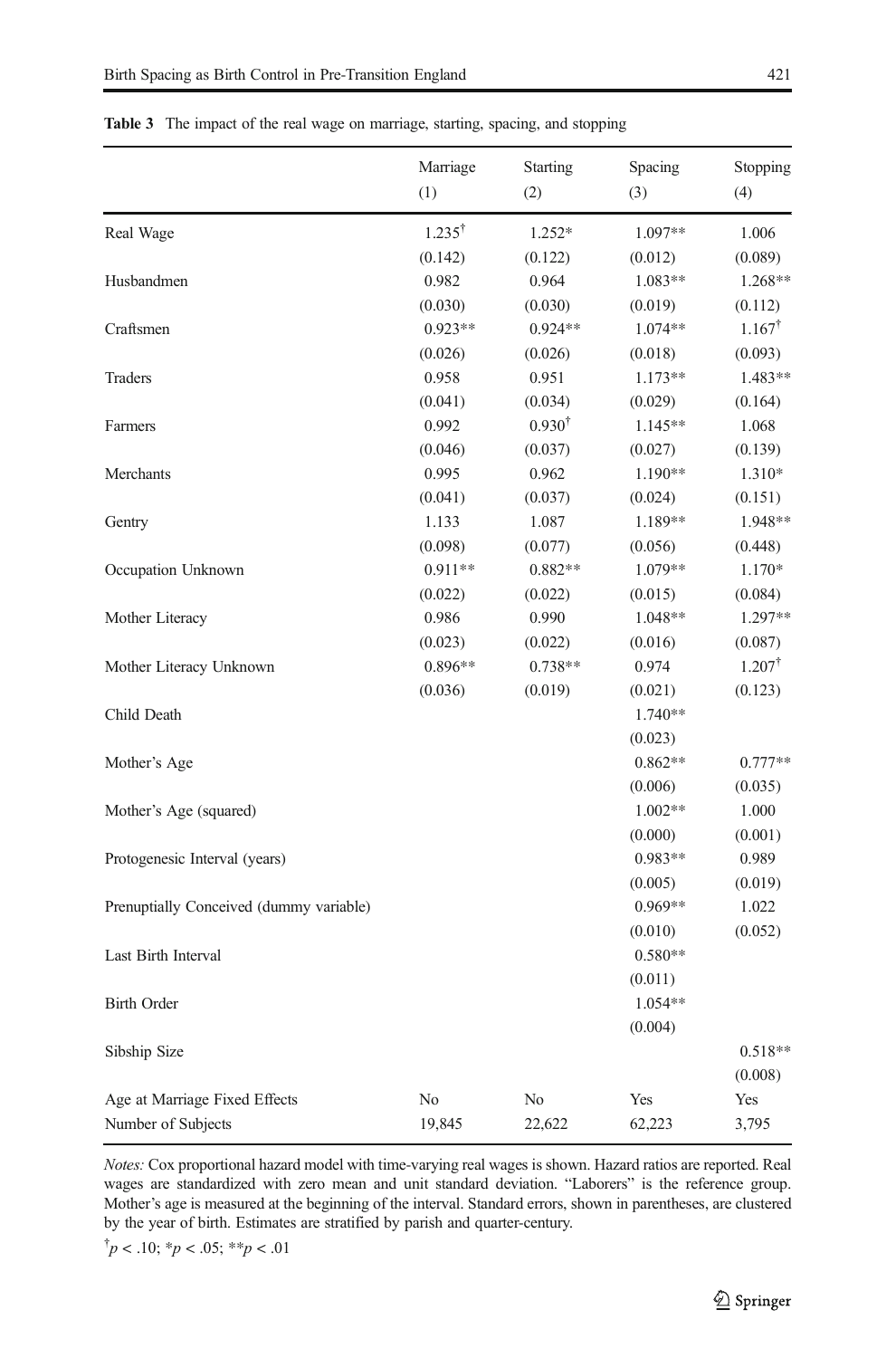when we split the sample by 50-year subperiods (not reported). These results are perhaps unsurprising: because real wages are largely nontrending across the period under observation, short-term variations in real wages are likely to cancel out over the course of a family life cycle, leaving little room for wages at any point in time to substantially affect the timing of the last birth.<sup>15</sup>

In summary, our analyses establish that falling living standards captured by lower real wages led not only to significantly later marriages but also to longer birth intervals within marriage. In our robustness analyses, we explore the impact of some key confounding factors to rule out the possibility that the spacing effects we observe are positive checks rather than preventive checks.

#### Socioeconomic Factors and Other Covariates

To shed light on the role of socioeconomic factors in historical birth patterns, we subdivided our sampled families into income groups using a categorization proposed by Clark and Cummins [\(2015\)](#page-22-0). Clark and Cummins used information about male testators to group male occupations according the amount of wealth left in the will. From poorest to richest, these groups are laborers, husbandmen, craftsmen, traders, farmers, merchants, and gentry. Our reference group in the analysis is laborers (the poorest group in the classification scheme). Concerning the hazard of a marriage, apart from craftsmen—who tended to marry later in life than others—none of the groups differ significantly from laborers (Table [3,](#page-8-0) column 1). When looking at the timing of the first birth, craftsmen—but also farmers—had their firstborns comparatively later in life (column 2).

More interestingly, looking at birth spacing, we find that poorer families had longer birth intervals on average than richer ones: column 3 shows that all six occupational groups included in the model have significantly shorter birth intervals (higher hazard ratios) compared with the reference group (laborers). In particular, we find that the coefficients for the richest groups (traders, farmers, merchants, and gentry) are statistically different from the coefficients of husbandmen and craftsmen; the difference between husbandmen and craftsmen is not statistically significant. Therefore, birth intervals appear to decrease with wealth.

The mechanism causing these differences in birth intervals between rich and poor may have to do with differences in breast-feeding practices. Women in poor families would breast-feed their own children, but the rich could afford to pay a wet nurse, explaining why the more-affluent social groups display a larger hazard of a further birth (Fildes [1987\)](#page-22-0). Differences in the practice of coitus interruptus may also explain the different patterns of birth spacing (Santow [1995\)](#page-22-0).

We also find a large impact of a child death on the next conception, with a child death accelerating the timing of the next conception by some 74 %. Possible reasons for this effect include the interruption of the breast-feeding period (which shortens postpartum amenorrhea) and the attempt to replace the deceased child.

Interestingly, socioeconomic differences also apply in the case of stopping. Column 4 establishes that, on average, laborers stopped later than their more-affluent counterparts

<sup>&</sup>lt;sup>15</sup> For a methodological discussion on the relationship between spacing and stopping, see Anderton [\(1989\)](#page-21-0) and McDonald and Knodel [\(1989](#page-22-0)).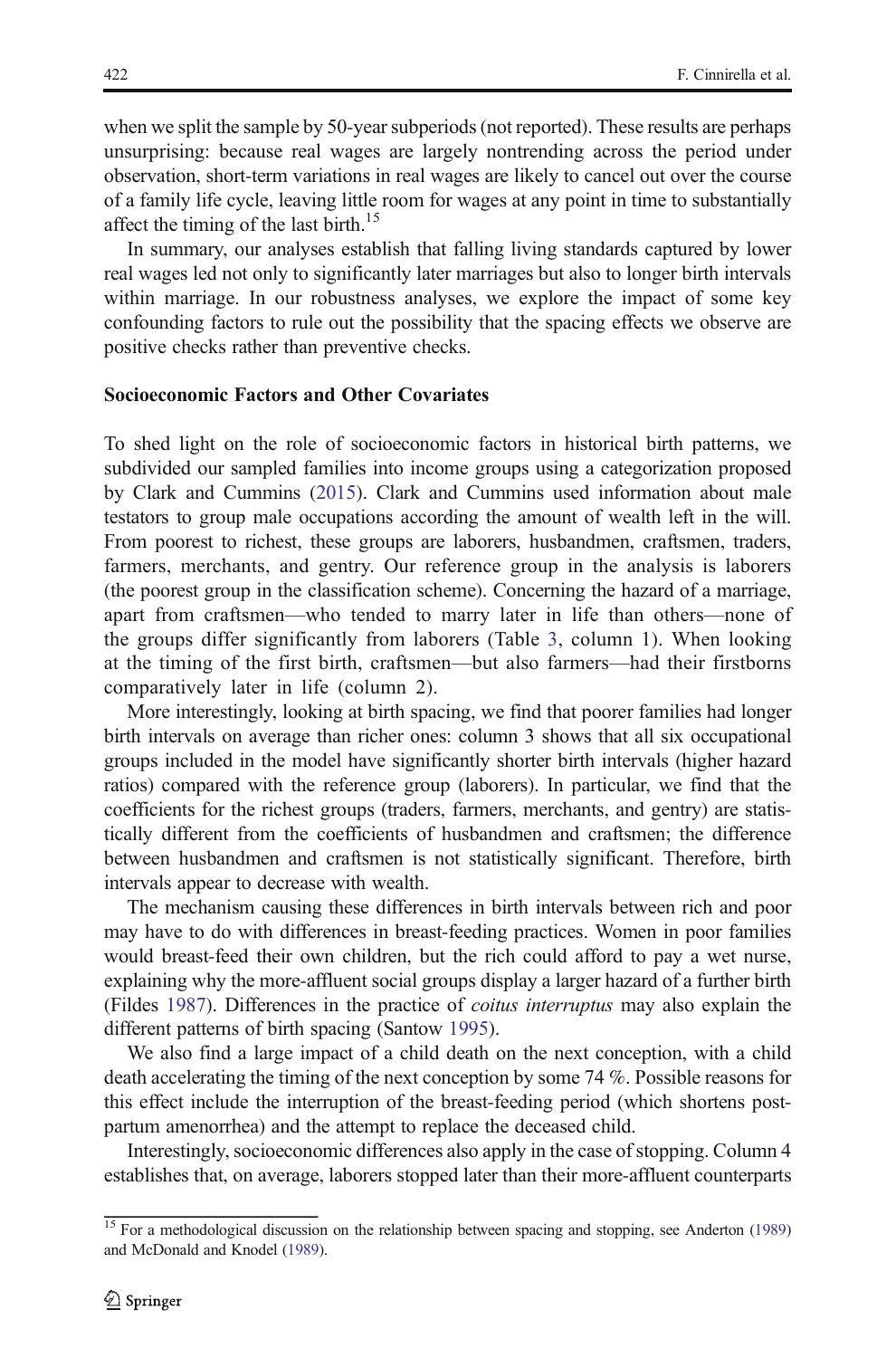and that the gentry were more likely to stop earlier. Husbandmen, craftsmen, traders, and merchants also stopped significantly earlier than laborers. These results are conditional on the mother's age at marriage, her age at the last birth, and the family size. In fact, we find that a larger family size was associated with a later time of stopping. Therefore, differences in sterility associated with differences in the age at marriage or family size cannot explain the differences in stopping practice across occupational groups. The fact that the rich had more surviving offspring than the poor, as demonstrated by Clark and Hamilton [\(2006\)](#page-22-0) and Boberg-Fazlic et al. ([2011](#page-22-0)), can thus be ascribed to earlier starting and shorter birth intervals. The earlier stopping pattern among the rich (especially gentry) is consistent with the notion that wealthier families may have had a target number of offspring (for a discussion, see Van Bavel [2004a](#page-22-0)).

Literacy among wives is also associated with shorter birth intervals and earlier stopping age, even after we control for socioeconomic status. Perhaps literate individuals from the lower socioeconomic ranks imitate the fertility patterns of their higher socioeconomic counterparts. Moreover, couples of low fecundity, captured by a relatively large protogenesic interval, had (as expected) significantly larger birth intervals than couples of high fecundity. Also, the group of couples that gave birth to children within 40 weeks of marriage (which includes couples that conceived their firstborn before marriage) had an overall lower hazard of subsequent births. The latter finding seemingly contradicts the suggestion made by Wrigley et al. [\(1997](#page-23-0):422) in their description of the data's prevalence of prenuptially conceived births: "It might be expected that such women [giving prenuptially conceived birth] would display higher fertility during the balance of their childbearing life than women whose first child was born more than nine months after marriage, since it might be supposed that women of high fecundity, or perhaps with a greater appetite for sexual activity, would have higher fertility and would be more likely to become pregnant before marriage than others."

Last, as documented in previous studies, we find that the last birth interval was significantly larger, on average, than the previous intervals. This finding is consistent with the idea that the last birth was sometimes a failed stopping attempt.

Before we proceed to explore the role of parity in detail, it is useful to take a preliminary look at the variable *birth order*. The coefficient for birth order (Table [3,](#page-8-0) column 3) is highly statistically significant and suggests that higher parities are associated with shorter spacing. As discussed in the Introduction, this finding may arise from a selection bias stemming from the use of variation in birth spacing *across* families rather than *within* them. That is, as we move from lower to higher birth orders, the composition of the sampled families may shift toward a higher share of morefecund couples, and hence couples of shorter-than-average spacing. As the birth order results of Table [3](#page-8-0) indicate, the composition effect may lead us to mistakenly conclude that higher parities were associated with shorter spacing of births. However, given the nature of our data, this issue of selection bias can be addressed by accounting for between-family heterogeneity. To shed light on these matters, the next section explores variation in birth spacing across families as well as within them.

#### Parity-Dependent Birth Spacing

This section is devoted to the question of whether birth spacing depended on the stock of surviving offspring in a family. More specifically, we test the hypothesis that the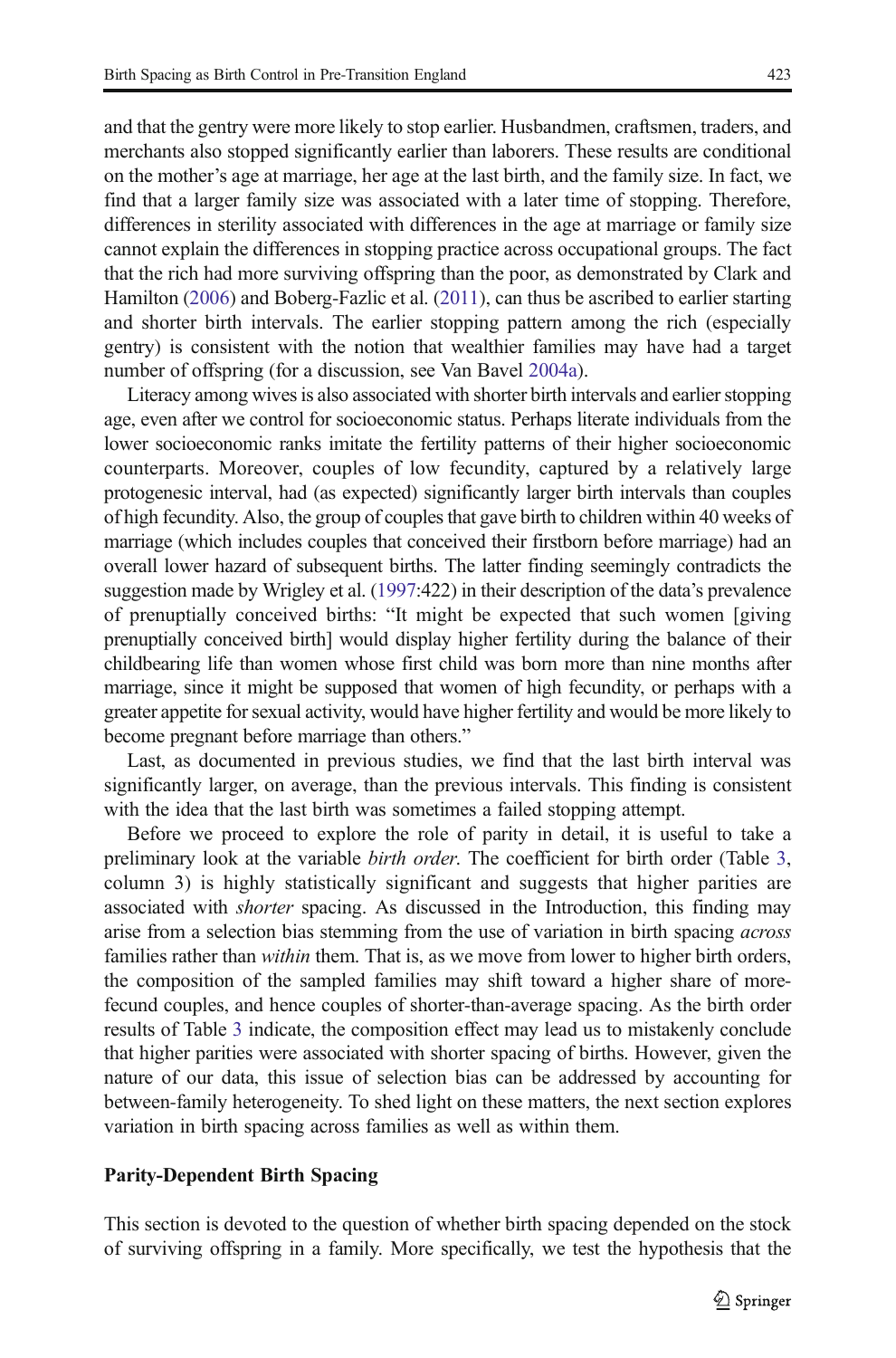timing of a successive birth is independent of the number of children already born (e.g., Henry [1953\)](#page-22-0). We conduct the test similar to those in previous studies (e.g., Bengtsson and Dribe [2006](#page-21-0); Van Bavel [2004a\)](#page-22-0) by estimating parity fixed effects. In particular, we define net parity as the number of children alive at the start of the interval and include in the model a dummy variable for each net parity. Importantly, to test for parity-specific birth spacing appropriately, we also account for between-couple heterogeneity: that is, the fact that highly fecund couples are able to have shorter birth intervals, on average, and hence can reach higher parities, causing a potential selection bias toward shorter spacing at higher parity. We account for this selection bias by stratifying our sampled birth intervals on the family level.

Table [4](#page-12-0) presents the estimates from duration models of birth intervals with and without stratifying on the family level. The different estimates reported in columns 1 and 2 of Table [4](#page-12-0) illustrate the relevance of stratifying on the family level, indicating also the main reason for why our findings deviate from those of the Cambridge Group (e.g., Wrigley et al. [1997\)](#page-23-0). Column 1 reports the results of using our previous spacing model augmented with only parity fixed effects. In this specification, we stratify the model by parish and quarter-century and control for the wife's age at the beginning and during the birth interval (using a linear and a quadratic term) to capture age-related variation in maternal fecundity: we do not stratify by family.

The findings reported in column 1 of Table [4](#page-12-0) show that the speed of a successive conception is significantly lower at parity 2 or higher compared with the reference group (parity 1). In addition, the difference between parity 2 and the remaining (higher) parities is statistically the same. This latter result is consistent with the Cambridge Group's finding that "birth interval lengths changed very little between parities 2 and 5" (Wrigley et al. [1997](#page-23-0):435). Our latter finding would therefore support the natural fertility hypothesis in that the spacing of births (after parity 1) does not appear to depend on parity.

Column 2, instead, reports the results when we account for heterogeneity among the sampled couples, stratifying by family and quarter-century. We stratify also by quartercentury to allow the baseline hazard to vary over time.<sup>16</sup> By using variation in birth spacing within families, we find that the speed of a successive conception *decreases* monotonically with net parity, meaning that the spacing of births *increases* monotonically with net parity. For example, the coefficient for "Net parity 2" implies that the time to the successive conception after the second sibling is approximately 52 % lower than after the first sibling; the time to the next conception after the third sibling is 72 % lower compared with the interval after the first sibling; and the time to conception of a further sibling after the sixth child is 94 % lower with respect to the spacing between the first two siblings. These effects are significantly different from each other, as shown in Fig. [2](#page-13-0), where we depict the coefficients for net parity with the relative confidence intervals estimated in columns 1 and 2 of Table [4.](#page-12-0) The figure clearly shows how not accounting for family heterogeneity conceals the positive impact of parity on the spacing of family births. We obtain these findings while accounting for age-related changes in maternal fecundity by controlling, in a time-varying fashion, for the age

<sup>&</sup>lt;sup>16</sup> Stratifying by quarter-century is not necessary to obtain the new results on parity. As we show later herein as well as in Online Resource 1 in Table S3, the results on parity holds also when analysing subperiods and including decade fixed effects.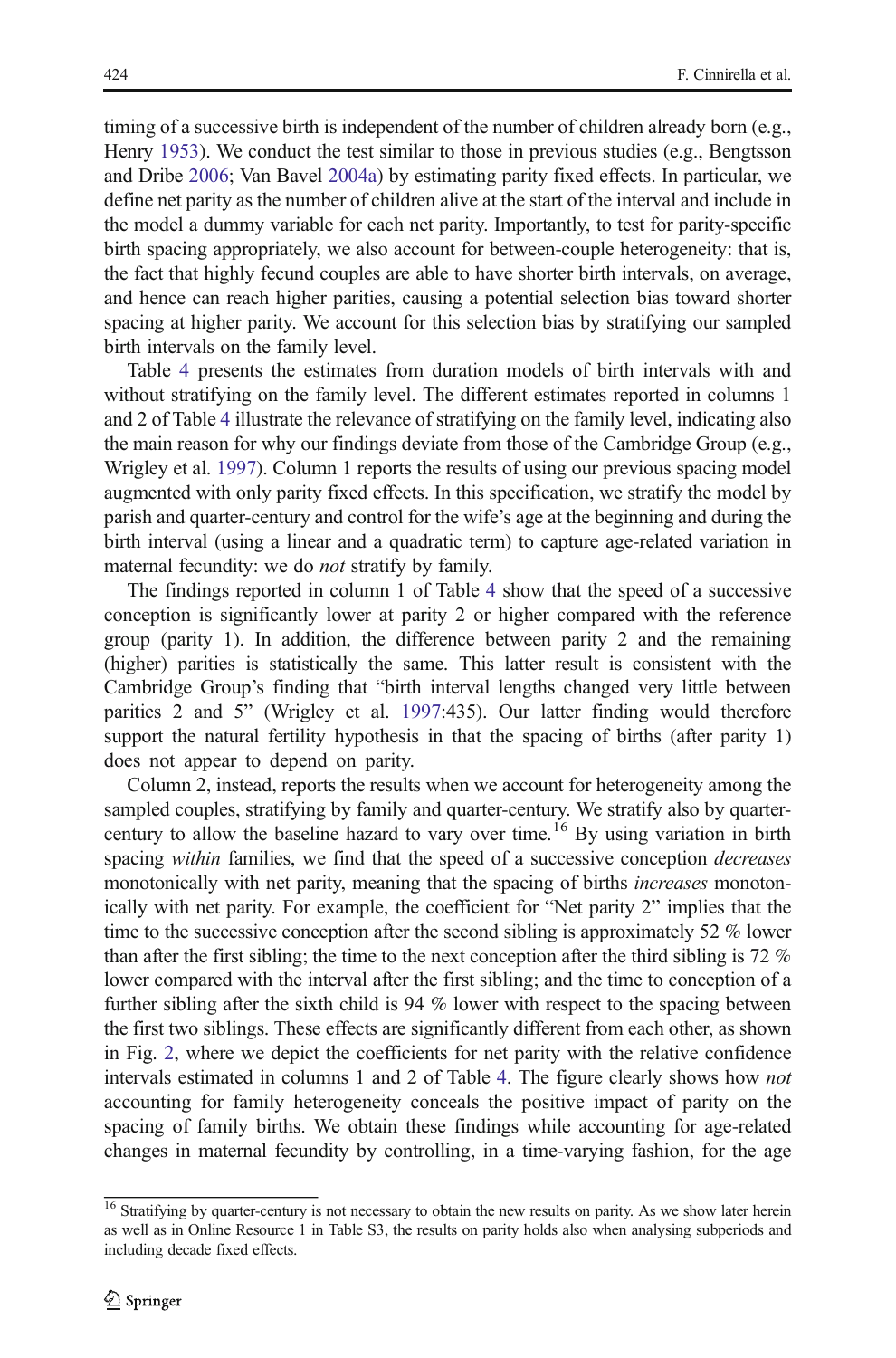|                                    | Parish Fixed Effects | Family Fixed Effects | Family Fixed Effects |
|------------------------------------|----------------------|----------------------|----------------------|
|                                    | (1)                  | (2)                  | (3)                  |
| Real Wage                          | 1.090**              | $1.137**$            | $1.039^{\dagger}$    |
|                                    | (0.008)              | (0.014)              | (0.023)              |
| Net Parity 2                       | $0.901**$            | $0.476**$            | $0.479**$            |
|                                    | (0.010)              | (0.010)              | (0.010)              |
| Net Parity 3                       | 0.889**              | $0.276**$            | $0.279**$            |
|                                    | (0.012)              | (0.008)              | (0.009)              |
| Net Parity 4                       | $0.914**$            | $0.174**$            | $0.176**$            |
|                                    | (0.014)              | (0.007)              | (0.007)              |
| Net Parity 5                       | $0.925**$            | $0.109**$            | $0.110**$            |
|                                    | (0.016)              | (0.006)              | (0.006)              |
| Net Parity 6 and Above             | 1.017                | $0.060**$            | $0.061**$            |
|                                    | (0.019)              | (0.004)              | (0.004)              |
| Child Death                        | 1.728**              | 2.839**              | 2.844**              |
|                                    | (0.024)              | (0.062)              | (0.062)              |
| Last Birth Interval                | $0.573**$            | $0.581**$            | $0.578**$            |
|                                    | (0.006)              | (0.011)              | (0.011)              |
| Mother's Age                       | $0.894**$            | 1.190**              | 1.185**              |
|                                    | (0.006)              | (0.019)              | (0.019)              |
| Mother's Age (squared)             | $1.002**$            | 0.999**              | 0.999**              |
|                                    | (0.000)              | (0.000)              | (0.000)              |
| Real Wage $\times$ Net Parity 2    |                      |                      | 1.076**              |
|                                    |                      |                      | (0.025)              |
| Real Wage × Net Parity 3           |                      |                      | $1.133**$            |
|                                    |                      |                      | (0.030)              |
| Real Wage × Net Parity 4           |                      |                      | $1.126**$            |
|                                    |                      |                      | (0.033)              |
| Real Wage × Net Parity 5           |                      |                      | $1.144**$            |
|                                    |                      |                      | (0.037)              |
| Real Wage × Net Parity 6 and Above |                      |                      | $1.112**$            |
|                                    |                      |                      | (0.039)              |
| Number of Subjects                 | 71,164               | 71,164               | 71,164               |

<span id="page-12-0"></span>Table 4 Parity-dependent birth spacing

Notes: Cox proportional hazard model with time-varying real wages is shown. Hazard ratios are reported. Real wages are standardized with zero mean and unit standard deviation. Mother's age is measured at the beginning of the interval and varies within the birth intervals. Standard errors, shown in parentheses, are clustered by household. Model in column 1 is stratified by parish. Models in columns 2 and 3 are stratified by household. All specifications are stratified also by quarter-century.

 $\phi$  < .10; \*\*p < .01

(and its square) of the mother during the interval. Interestingly, we find that after we account for family heterogeneity, the impact of child death on the successive birth interval increases in size. This finding suggests that unobserved heterogeneity at family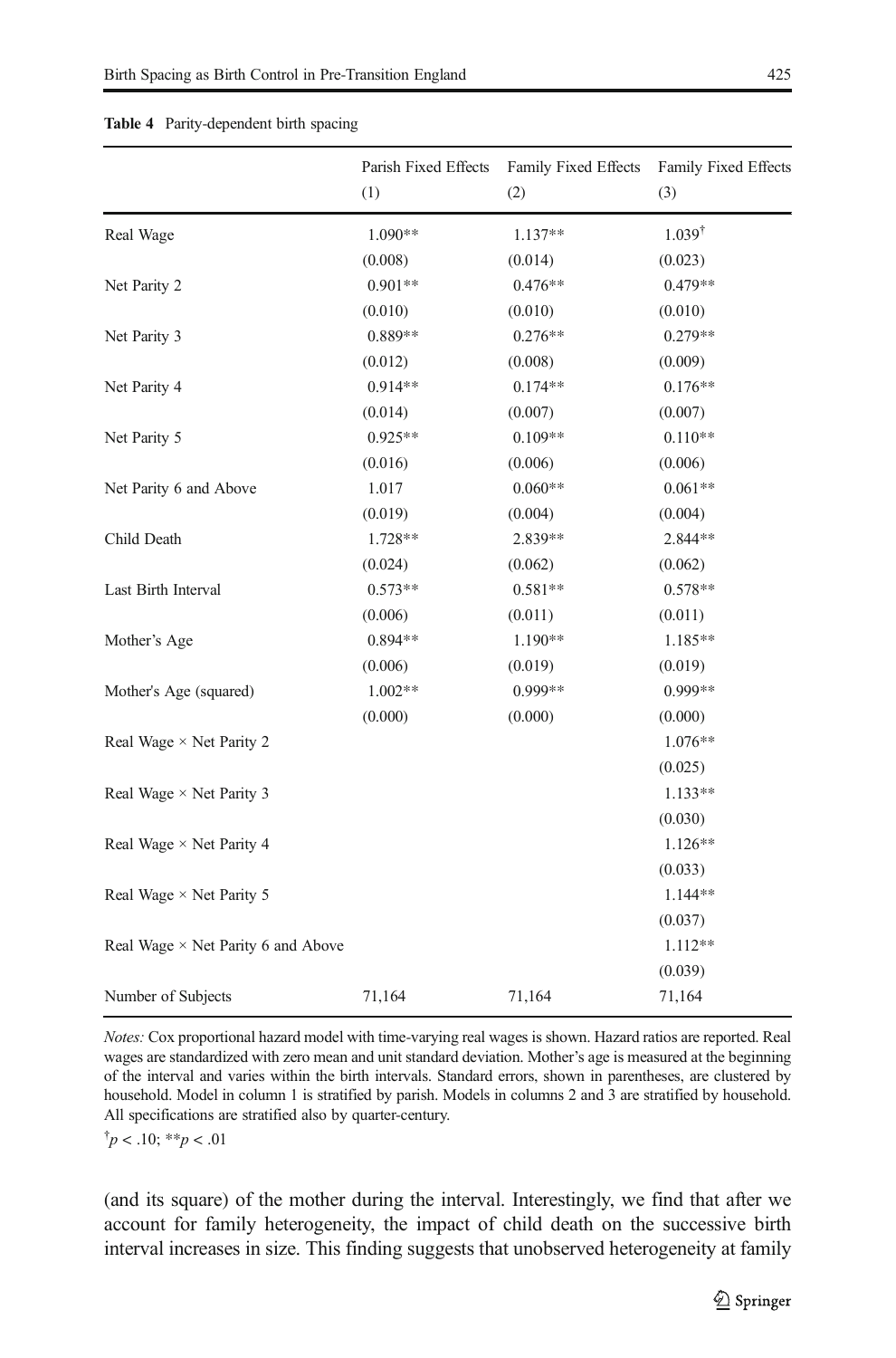<span id="page-13-0"></span>

Fig. 2 The impact of parity on birth spacing

level is correlated with child death and estimates not accounting for family heterogeneity provide biased estimates.

The impact of the real wage on the spacing of births remains highly significant also in the specifications including parity dummy variables. This leaves an important question: Does the effect of wages on births vary with parity? The underlying hypothesis here is that the decision to postpone a birth during hard times may be exacerbated by the presence of other dependent children. We test this hypothesis by interacting the real wage with the parity fixed effects. As shown in column 2 of Table [4,](#page-12-0) we stratify by family and quarter-century. Column 3 reports the results, establishing that not only are higher parities associated with significantly larger birth intervals but that the size of the demographic response to changing real wages also rises significantly with parity. The coefficients of the interactions show that the impact of real wages on spacing increases up to parity 3 (the interval between the third and fourth sibling) and then stabilizes. The coefficients for the interaction terms imply that if the real wage decreases by 1 standard deviation, the time to the next conception is approximately 8 % lower for the third child (parity 2) and 13 % lower for the fourth child (parity 3) compared with that of the second child (parity 1, the reference group).<sup>17</sup> The fact that the real-wage effect varies across parity seems to suggest that birth spacing was a deliberate decision rather than a biological mechanism.<sup>18</sup>

It is also possible to quantify the effects of the real wage and of parities in terms of time. Consider the baseline estimate with parity fixed effects and stratification by family as in column 2 of Table [4.](#page-12-0) The birth interval associated with the first parity (first two siblings) is 493 days; the birth interval associated with parity 2 (siblings 2 and 3) is 599 days, for a difference of 106 days. This difference increases to 161 days if we consider the birth interval between siblings 3 and 4 with respect to the

<sup>&</sup>lt;sup>17</sup> The coefficients of the interaction terms are not statistically different from each other. However, interacting the real wage with the variable birth order provides a significant and positive coefficient, indicating that the effect of the real wage on spacing changes across parities.

<sup>&</sup>lt;sup>18</sup> We performed a standard test of the proportionality assumption based on the Schoenfeld residuals (see Online Resource 1). This test cannot reject the null hypothesis that the real wage satisfies the proportionality assumption both in the parity-independent and in the parity-dependent analysis. The proportionality assumption also cannot be rejected for the parity fixed effects.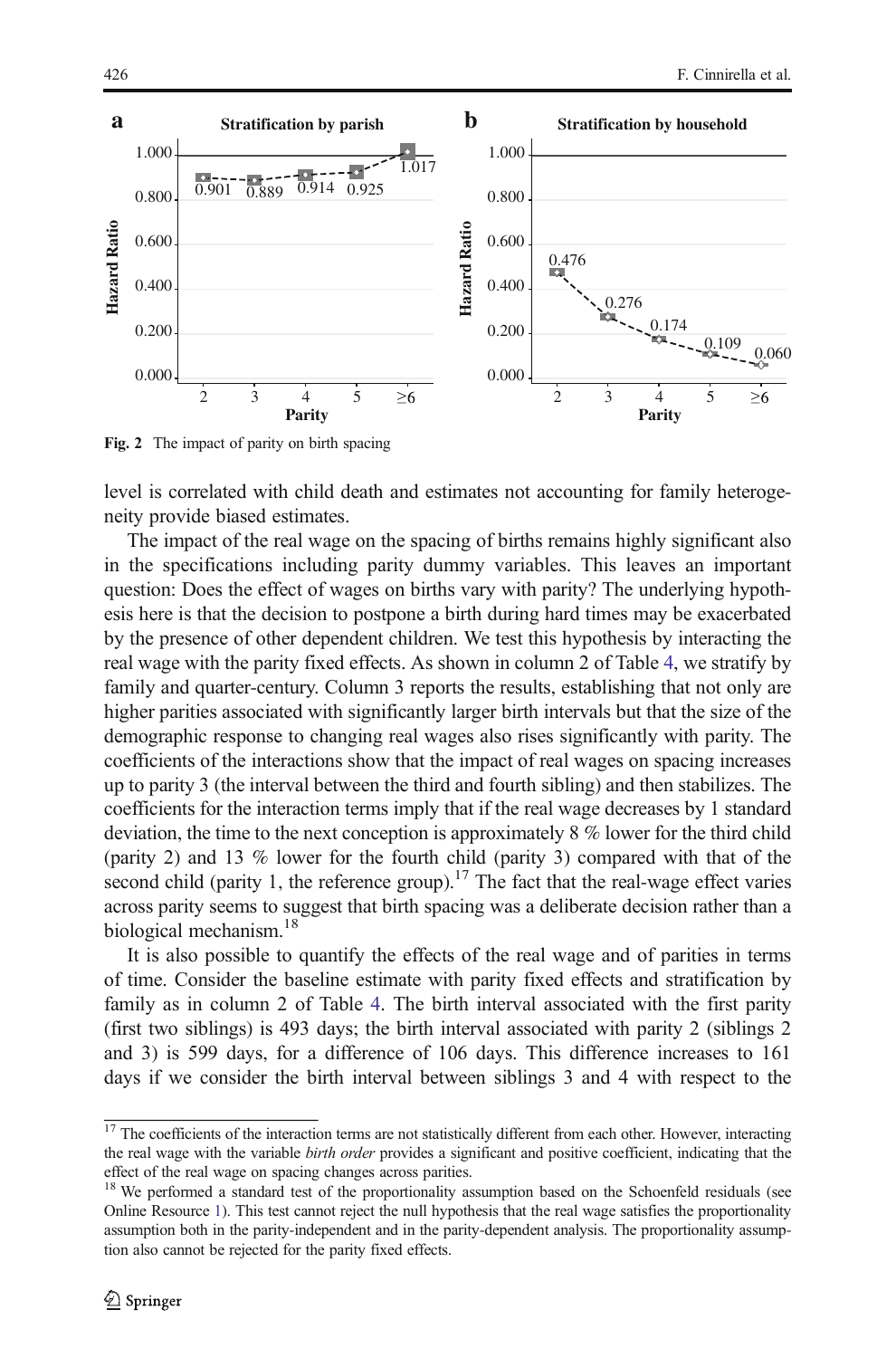first interval in the family.<sup>19</sup> As for the real wage, an increase of the real wage by 1.5 standard deviations is associated with the postponement of a conception by about 54 days. $20$ 

Note that the mechanical association between parity and the mother's age at conception could affect the parity fixed-effect estimates. Moreover, for high parities, parity might be positively correlated with fecundity (Larsen and Vaupel [1993\)](#page-22-0), which in turn would influence the length of the birth intervals affecting the size of our coefficients. To account for these factors, we reestimate in Table [5](#page-15-0) our model with parity fixed effects for different age groups of mothers, constraining the sample to families that reach a maximum of five children. The rationale is that within a given age group, such as mothers aged 15–24, age-related fecundity is fairly constant, allowing us to estimate the "true" effect of parity on birth spacing. Moreover, by constraining the sample to families with a maximum of five children, we avoid the issue that high parities are independently correlated with fecundity and hence birth spacing.

The estimates shown in column 1 of Table [5](#page-15-0) support our previous findings. Within each age group, growing parities are associated with longer birth intervals. Interestingly, we also find that the impact of the real wage on birth spacing is larger and highly significant among young mothers (column 1), suggesting that households responded more strongly to changes in economic conditions during early stages of their life, when they were presumably more financially unstable. $2<sup>1</sup>$ 

Our evidence of parity-dependent spacing is similar to that observed by Van Bavel [\(2004a\)](#page-22-0) and others studying settings elsewhere in Europe during later periods: the larger the size of the families, the more the couples strive to postpone the next birth.

### Robustness Checks

In this section, we present analyses of the robustness of our results. Our main interest concerns fertility behavior within marriage, so here we focus exclusively on the spacing analysis outlined earlier. We conduct all our robustness checks in a model with parity fixed effects in which we stratify births by family and quarter-century.

#### Subperiods

Table [6](#page-16-0) estimates our model for the following subperiods: 1540–1599, 1600–1649, 1650–1699, 1700–1749, 1750–1799, and 1800–1850. The impact of the real wage on spacing is always statistically significant, except for the very early period, 1540–1599.

<sup>&</sup>lt;sup>19</sup> These are median survival times predicted for a birth interval starting in the year 1710, from a woman aged 30 at the beginning of the birth interval, with the standardized real wage at 0. To compute the predicted median survival time, we first compute the adjusted survival probabilities for each mother at every observation (i.e., once per year of each birth interval) by raising the estimated stratum-specific baseline survival functions to the power of the linear prediction  $x_i\beta$ . We then compute the average of the survival function approximately 0.5 within the interval 0.475–0.525.<br><sup>20</sup> These predicted median survival times are adjusted for a fourth surviving child, born in 1710, from a mother

who was 30 at the beginning of the birth interval.

 $2<sup>1</sup>$  If we combine all age groups of columns 2–4, the coefficient for real wages becomes significant.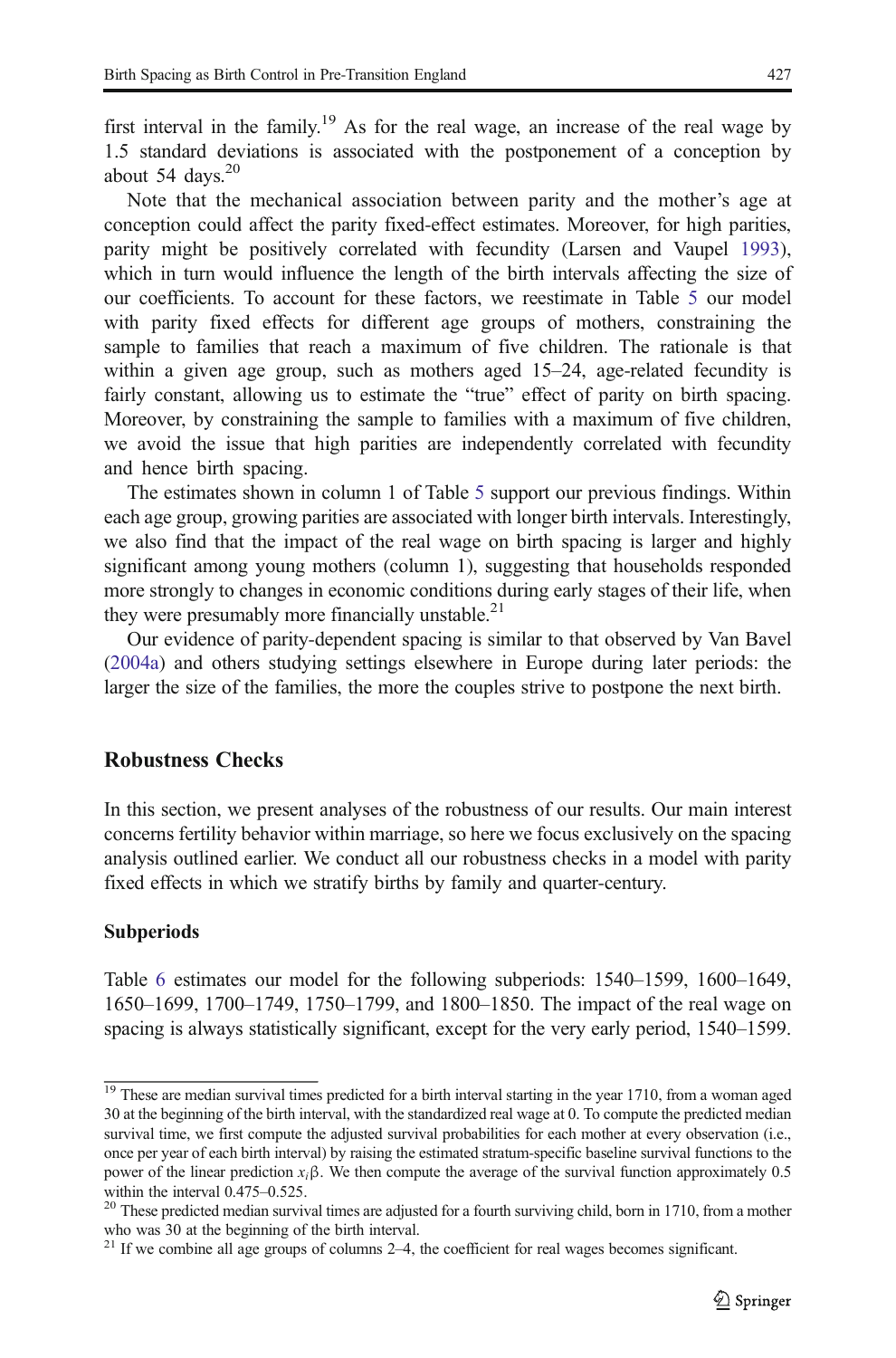|                     | Mother's Age<br>$15 - 24$ | Mother's Age<br>$25 - 29$ | Mother's Age<br>$30 - 34$ | Mother's Age<br>$35 - 45$ |
|---------------------|---------------------------|---------------------------|---------------------------|---------------------------|
|                     | (1)                       | (2)                       | (3)                       | (4)                       |
| Real Wage           | 1.249*                    | 1.082                     | 1.098                     | 1.131                     |
|                     | (0.113)                   | (0.097)                   | (0.121)                   | (0.097)                   |
| Net Parity 2        | $0.411**$                 | $0.304**$                 | $0.319**$                 | $0.621**$                 |
|                     | (0.030)                   | (0.030)                   | (0.037)                   | (0.064)                   |
| Net Parity 3        | $0.237**$                 | $0.146**$                 | $0.151**$                 | $0.496**$                 |
|                     | (0.037)                   | (0.026)                   | (0.031)                   | (0.080)                   |
| Net Parity 4        | $0.140**$                 | $0.072**$                 | $0.055**$                 | $0.303**$                 |
|                     | (0.081)                   | (0.024)                   | (0.022)                   | (0.081)                   |
| Child Death         | $3.977**$                 | $3.774**$                 | $3.479**$                 | $2.797**$                 |
|                     | (0.467)                   | (0.468)                   | (0.481)                   | (0.350)                   |
| Last Birth Interval | $0.727**$                 | $0.772*$                  | $0.745*$                  | $0.698**$                 |
|                     | (0.074)                   | (0.092)                   | (0.103)                   | (0.073)                   |
| Number of Subjects  | 5,870                     | 6,620                     | 5,083                     | 4,255                     |

<span id="page-15-0"></span>Table 5 Parity-dependent birth spacing by mother's age

Notes: Cox proportional hazard model with time-varying real wages is shown. Hazard ratios are reported. Real wages are standardized with zero mean and unit standard deviation. All models are stratified by household and quarter-century. Standard errors, shown in parentheses, are clustered by household.

 $**p* < .05; ***p* < .01$ 

The lack of significance during the sixteenth century is partly due to the lower number of observations (1,357 birth intervals), resulting in a more imprecisely estimated coefficient, as reflected by the larger standard error.

The analysis by subperiods suggests that the response in spacing to changes in real wages was most pronounced in the periods 1600–1649 and 1700–1749. This latter finding is consistent with the findings of Kelly and Gráda [\(2012\)](#page-22-0), who observed a rising impact of wages on birth rates in the early eighteenth century. The point estimate for the subperiod during which we have the strongest preventive check (1600–1649) reveals that a 1 standard deviation increase in the real wage was associated with a 21 % increase in the speed of a successive conception. Again, the coefficients for the parity fixed effects confirm the existence of parity-specific spacing during each of our subperiods.

### Compositional Effects

Because data are unavailable for some parishes for some periods, the composition of parishes in our analysis changes over time. Likewise, the occupational titles of husbands are more frequently reported toward the end of the period under consideration. To the extent that the likelihood of inclusion in the regression sample is correlated with spacing behavior, the estimated relationships may be biased. Although the stratification by quarter-century, parish, or family already accounts for the potential confounding effects of time, location, or family, respectively, we assess the influence of sample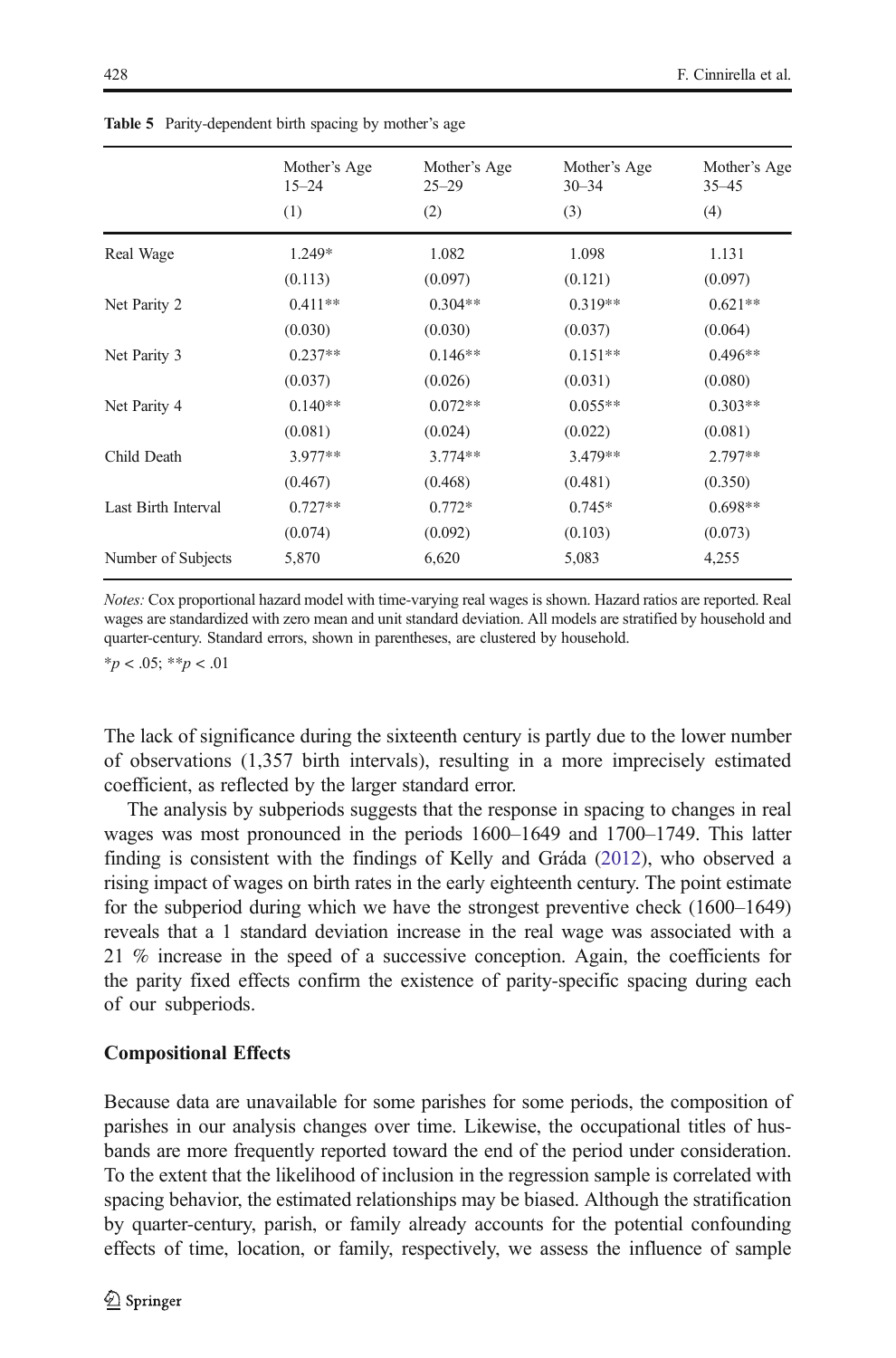|                        | 1540-1599<br>(1) | $1600 - 1649$<br>(2) | 1650-1699<br>(3) | 1700-1749<br>(4) | 1750-1799<br>(5) | 1800-1849<br>(6) |
|------------------------|------------------|----------------------|------------------|------------------|------------------|------------------|
| Real Wage              | 1.062            | $1.208**$            | $1.095**$        | $1.156**$        | $1.096**$        | $1.073**$        |
|                        | (0.077)          | (0.047)              | (0.032)          | (0.030)          | (0.024)          | (0.029)          |
| Net Parity 2           | $0.347**$        | $0.422**$            | $0.478**$        | $0.485**$        | $0.510**$        | $0.544**$        |
|                        | (0.054)          | (0.027)              | (0.030)          | (0.024)          | (0.016)          | (0.020)          |
| Net Parity 3           | $0.182**$        | $0.227**$            | $0.254**$        | $0.266**$        | $0.310**$        | $0.348**$        |
|                        | (0.046)          | (0.023)              | (0.025)          | (0.020)          | (0.014)          | (0.019)          |
| Net Parity 4           | $0.087**$        | $0.133**$            | $0.150**$        | $0.165**$        | $0.205**$        | $0.229**$        |
|                        | (0.030)          | (0.018)              | (0.020)          | (0.017)          | (0.013)          | (0.016)          |
| Net Parity 5           | $0.061**$        | $0.077**$            | $0.096**$        | $0.098**$        | $0.126**$        | $0.154**$        |
|                        | (0.027)          | (0.013)              | (0.017)          | (0.013)          | (0.010)          | (0.014)          |
| Net Parity 6 and Above | $0.026**$        | $0.035**$            | $0.049**$        | $0.052**$        | $0.078**$        | $0.083**$        |
|                        | (0.015)          | (0.008)              | (0.011)          | (0.009)          | (0.008)          | (0.009)          |
| Child Death            | 5.366**          | $3.869**$            | $3.423**$        | 2.937**          | $2.400**$        | $2.476**$        |
|                        | (0.944)          | (0.265)              | (0.235)          | (0.146)          | (0.082)          | (0.105)          |
| Last Birth Interval    | 0.698*           | $0.598**$            | $0.538**$        | $0.536**$        | $0.564**$        | $0.610**$        |
|                        | (0.101)          | (0.035)              | (0.034)          | (0.025)          | (0.017)          | (0.019)          |
| Mother's Age           | 1.508**          | $1.150**$            | $1.113*$         | 1.081*           | $1.133**$        | $1.216**$        |
|                        | (0.175)          | (0.056)              | (0.058)          | (0.042)          | (0.027)          | (0.032)          |
| Mother's Age (squared) | 0.996*           | 1.000                | 1.001            | 1.001            | 1.000            | 0.999**          |
|                        | (0.002)          | (0.001)              | (0.001)          | (0.001)          | (0.000)          | (0.000)          |
| Number of Subjects     | 1,357            | 6,793                | 6,184            | 11,708           | 25,340           | 19,731           |

<span id="page-16-0"></span>Table 6 The impact of real wages on spacing by subperiod

Notes: Cox proportional hazard model with time-varying real wages is shown. Hazard ratios are reported. Real wages are standardized with zero mean and unit standard deviation. Mother's age is measured at the beginning of the interval and varies within the birth intervals. All models are stratified by household and quarter-century. Standard errors, shown in parentheses, are clustered by household.

 $*_{p}$  < .05;  $*_{p}$  < .01

selection by focusing on parishes without attrition, and with full occupational coverage. As a further assessment, we investigate the robustness of our results when we control for time fixed effects on a higher resolution than quarter-centuries.<sup>22</sup>

The results are reported in Table S3 in Online Resource 1. In column 1, we estimate our model using a subsample containing those 12 parishes with continual coverage across the period  $1600-1800$ <sup>23</sup>. The impact of the real wage on birth intervals remains highly significant and of similar size with respect to the baseline estimate reported in

<sup>&</sup>lt;sup>22</sup> In Online Resource 1, we show that the geographical coverage of the original sample and of the regression

sample does not deviate systematically (see Figs. S1 and S2).<br><sup>23</sup> The 12 parishes are Aldenham, Banbury, Birstall, Bottesford, Colyton, Gainsborough, Gedling, Methley, Odiham, Shepshed, Southill, and Terling. The three parishes with the longest birth intervals are Terling, Dawlish, and Hartland. The three parishes with the shortest birth intervals are Lowestoft, Gainsborough, and March.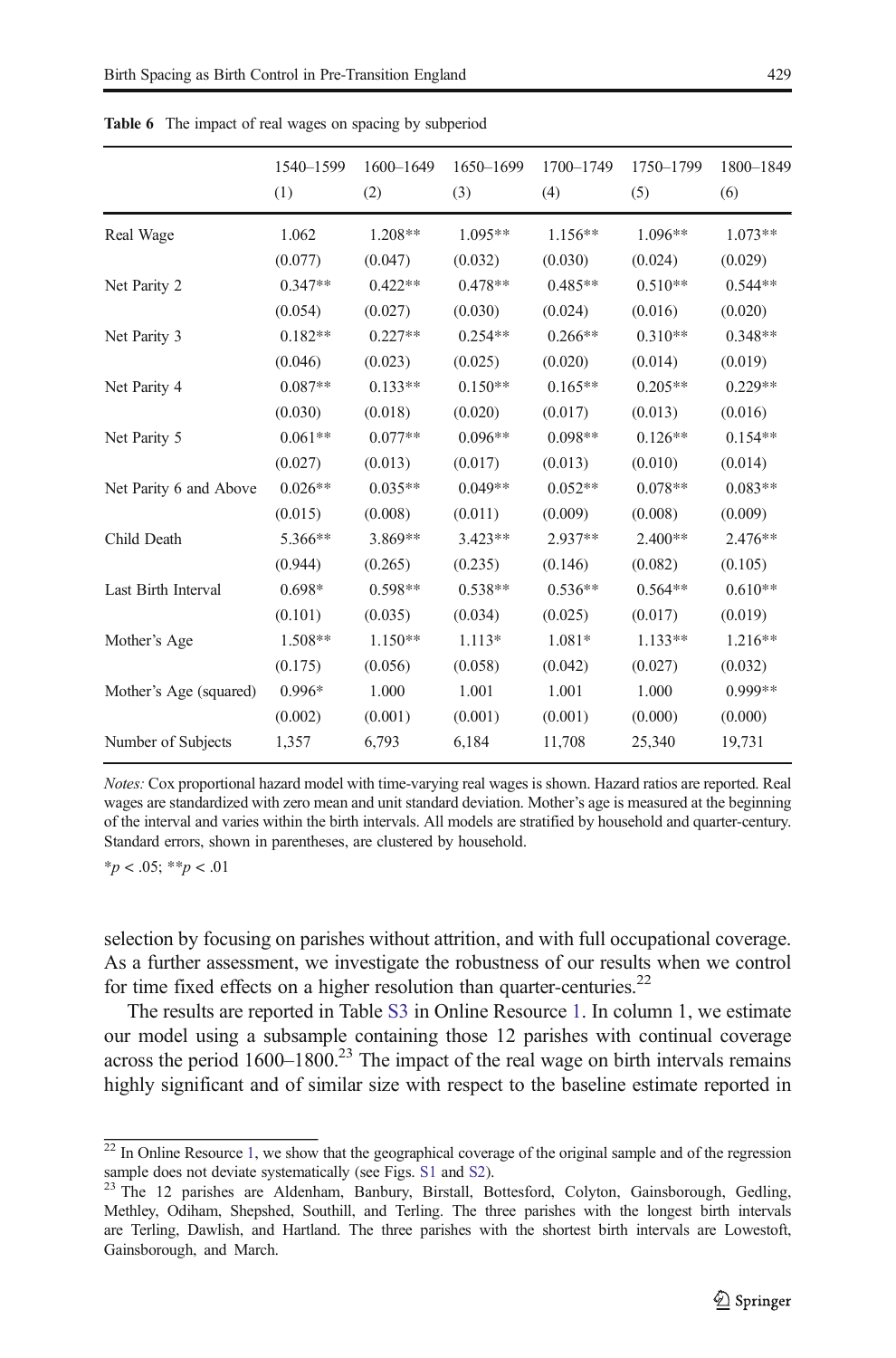the previous section. In column 2, we include only families in which the husband has an occupational title recorded: our findings are robust to this subsample, also.<sup>24</sup>

Along similar lines, although the stratification of birth intervals by quarter-century accounts for changes in quarter-century fixed effects, it does not account for potential secular changes affecting both the real wages and the demographic outcomes on a shorter timescale. Column 3 establishes that when accounting for decade fixed effects instead of quarter-century fixed effects (while still stratifying by family), the estimated impact of the real wage on birth intervals remains highly significant both statistically and economically. Thus, the estimated effect of aggregate wages on the hazard of births within families cannot be attributed to secular variations across quarter-centuries. Overall, these specifications indicate that the qualitative results cannot be attributed to sample selection bias.

#### Migration

Another limitation of the data is that the migration of people in or out of the sampled parishes is not detected, which presents a problem if the decision to migrate is correlated with both real wages and actual birth intervals, or if migrants and nonmigrants have different spacing behavior. Although there are, of course, limits to what we can do to deal with the problem of migration, we address the issues in two ways: we account for *permanent* migration by including a dummy variable indicating those husbands and wives who had a missing birth or death date, and we account for temporary migration by excluding birth intervals lengthy enough to potentially conceal unobserved births. Furthermore, we also follow Ruggles ([1999](#page-22-0)) and restrict our sample to so-called completed marriages, ensuring that the sampled husbands and wives did not terminate the marriage prematurely by migration or death.

To investigate whether movers are different from stayers in terms of spacing behavior, we first exclude immigrants and then emigrants from the baseline sample. We define a couple as an immigrant couple (i.e., coming from an unobserved parish) if the husband and wife both have missing birth/baptism dates but recorded death/burial dates. Furthermore, we define a couple as an emigrant couple (i.e., moving to an unobserved parish) if the husband and wife both have missing death/burial dates but recorded birth/baptism dates. Table [7](#page-18-0) shows that it makes virtually no difference to the effect of real wages on spacing whether we exclude immigrant couples (column 1) or emigrant couples (column 2) compared with the baseline estimate (Table [3](#page-8-0), column 3). Including dummy variables indicating immigrants and emigrants (not shown) generates similar results.

Low real wages may induce couples to temporarily leave their parish of residence in search of work. If they give birth and baptize a child while living outside their homeparish, these births will go unobserved in our data and instead appear as an extended birth spacing interval. We address this issue by excluding intervals that are comparatively long. In column 3 of Table [7](#page-18-0), we restrict the sample to birth intervals of less than

 $24$  We also estimated a model for a subsample including the three parishes that have the richest occupational information (Austrey, Earsdon, and Gainsborough). The results are virtually identical. Moreover, Wrigley et al. ([1997:](#page-23-0)43–44) suggested that the parish of Birstall may be problematic because of its large population size and the fact that its occupational structure is strongly biased toward manufacturing. Our results are, however, unaffected if we exclude Birstall.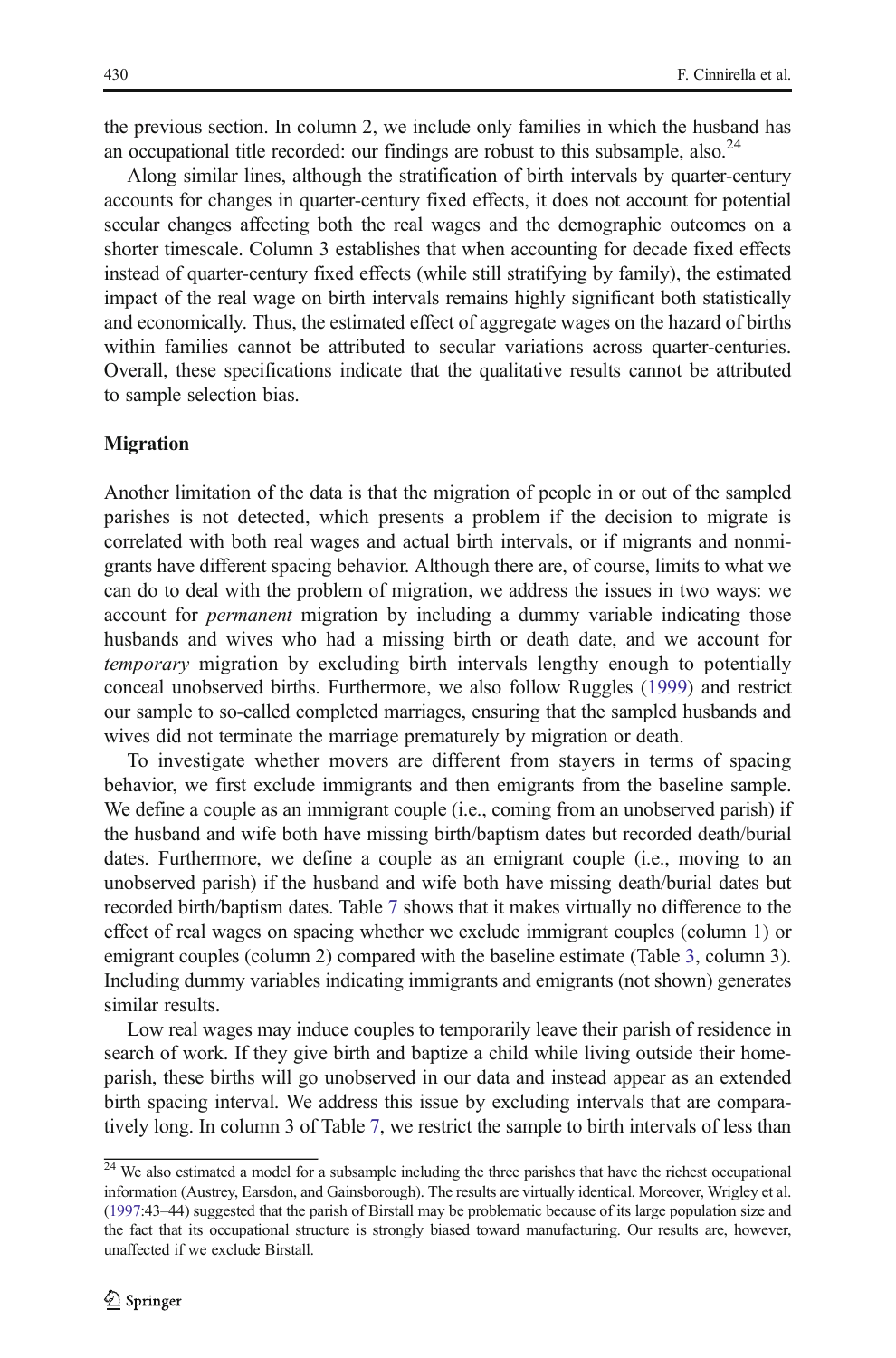|                        | Immigrants<br>(1) | Emigrants<br>(2) | Spacing $<$ 3<br>Years<br>(3) | Spacing $< 2.5$<br>Years<br>(4) | Completed<br>Marriages<br>(5) |
|------------------------|-------------------|------------------|-------------------------------|---------------------------------|-------------------------------|
| Real Wage              | 1.086**           | 1.099**          | $1.110**$                     | $1.080**$                       | 1.144**                       |
|                        | (0.018)           | (0.035)          | (0.016)                       | (0.019)                         | (0.024)                       |
| Net Parity 2           | $0.684**$         | $0.500**$        | $0.531**$                     | $0.544**$                       | $0.509**$                     |
|                        | (0.018)           | (0.024)          | (0.012)                       | (0.014)                         | (0.019)                       |
| Net Parity 3           | $0.534**$         | $0.299**$        | $0.374**$                     | $0.413**$                       | $0.299**$                     |
|                        | (0.017)           | (0.022)          | (0.013)                       | (0.016)                         | (0.016)                       |
| Net Parity 4           | $0.447**$         | $0.187**$        | $0.283**$                     | $0.322**$                       | $0.194**$                     |
|                        | (0.018)           | (0.019)          | (0.013)                       | (0.016)                         | (0.014)                       |
| Net Parity 5           | $0.382**$         | $0.126**$        | $0.210**$                     | $0.248**$                       | $0.125**$                     |
|                        | (0.020)           | (0.016)          | (0.012)                       | (0.016)                         | (0.011)                       |
| Net Parity 6 and Above | $0.307**$         | $0.064**$        | $0.157**$                     | $0.208**$                       | $0.076**$                     |
|                        | (0.019)           | (0.010)          | (0.011)                       | (0.017)                         | (0.009)                       |
| Child Death            | $2.658**$         | 2.849**          | $3.024**$                     | 2.988**                         | $2.729**$                     |
|                        | (0.091)           | (0.161)          | (0.076)                       | (0.083)                         | (0.105)                       |
| Last Birth Interval    | $0.733**$         | $0.601**$        | $0.796**$                     | $0.850**$                       | $0.502**$                     |
|                        | (0.021)           | (0.026)          | (0.018)                       | (0.024)                         | (0.020)                       |
| Mother's Age           |                   | $1.261**$        | $1.103**$                     | $1.072**$                       | 1.118**                       |
|                        |                   | (0.048)          | (0.021)                       | (0.023)                         | (0.033)                       |
| Mother's Age (squared) |                   | 0.998**          | $0.999^{\dagger}$             | 1.000                           | 1.000                         |
|                        |                   | (0.001)          | (0.000)                       | (0.000)                         | (0.000)                       |
| Number of Subjects     | 25,641            | 12,683           | 54,831                        | 43,657                          | 19,624                        |

<span id="page-18-0"></span>Table 7 Accounting for migration

Notes: Cox proportional hazard model with time-varying real wages is shown. Hazard ratios are reported. Real wages are standardized with zero mean and unit standard deviation. Mother's age is measured at the beginning of the interval and varies within the birth intervals. Standard errors, shown in parentheses, are clustered by household. Estimates are stratified by household and quarter-century.

 $\phi$  < .10; \*\*p < .01

three years, roughly making up the 75th percentile of the sampled intervals. The coefficient on real wages remains highly significant and of the same order of magnitude as the baseline estimate. Column 4 shows the results for an even more restrictive assumption: namely, focusing on birth intervals of less than 2.5 years, which is close to the average length of birth intervals. Once more, we find a significant effect of real wages on spacing.

Ruggles [\(1999\)](#page-22-0) pointed out that restricting the sample to completed marriages those marriages in which both spouses survive to the time where the wife reaches age 50—is particularly useful to deal with issues of migration. Not only do completed marriages ensure that the sampled couples are neither permanent immigrants nor permanent emigrants—because we require their birth and death dates to be known—but they also warrant that the couples are healthy enough to not end reproduction prematurely. Column 5 of Table 7 reports the estimates based on the subsample of completed marriages: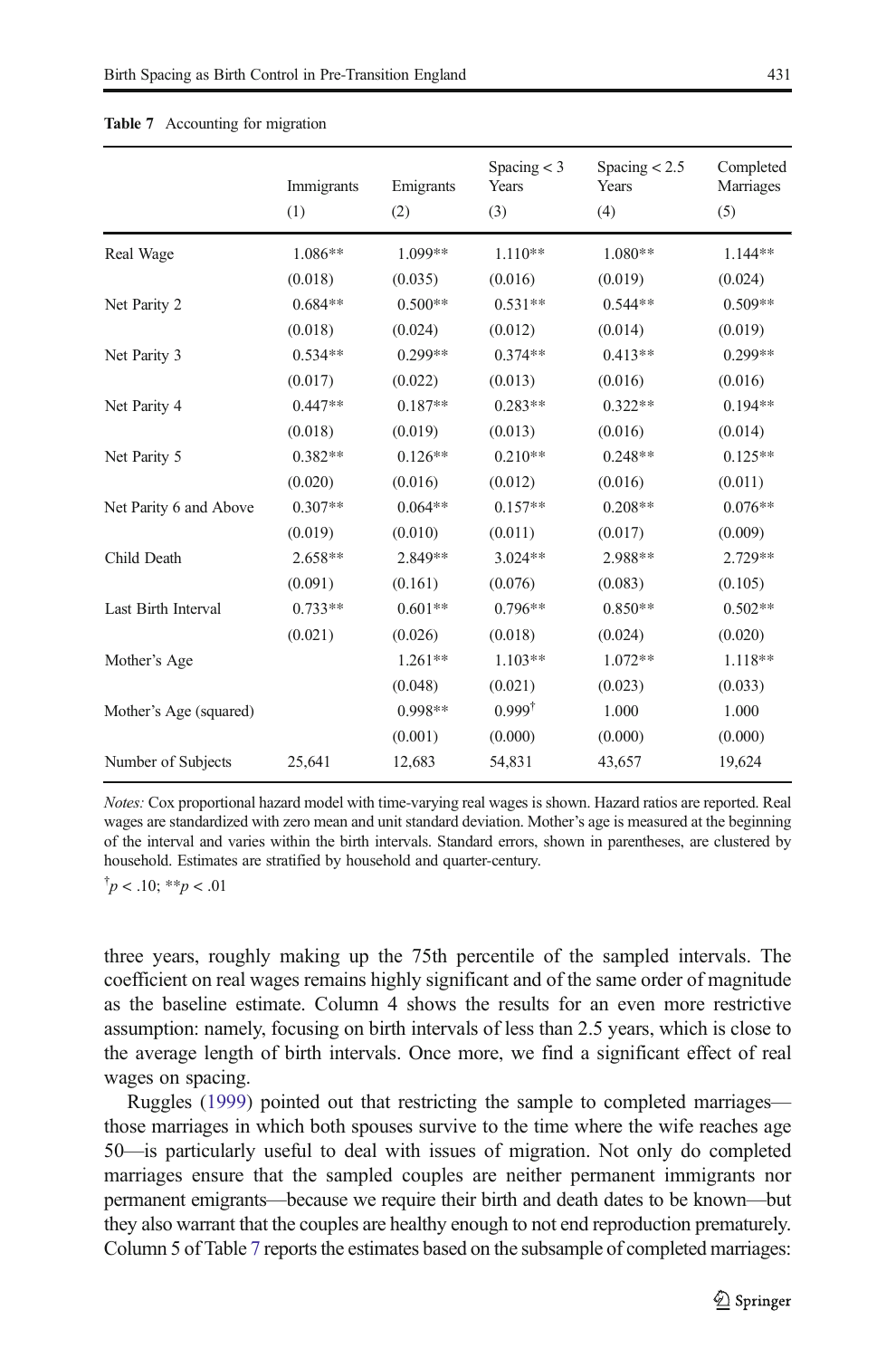the coefficient for the real wage is still highly significant and even larger in magnitude than the baseline estimate. $25$ 

#### Biological Influences

Is what we observe a biological mechanism rather than deliberate spacing behavior? Two potentially confounding biological factors are undernourishment and climatic conditions, as measured by air temperatures, both of which have been shown to impact fertility (Bongaarts [1980](#page-22-0); Lam and Miron [1996\)](#page-22-0). Because both of these factors are also likely to be correlated with real wages (temperatures through crop yields and hence food prices, and undernourishment when real wages are close to subsistence), we need to account for such potentially confounding mechanisms. Although we already established in the baseline analysis that the impact of real wages on spacing is parityspecific, we further address the question of biological influences by accounting for the potential confounding effects of climate and undernourishment.

Accounting for the potential confounding effect of air temperatures (provided by Manley [1953\)](#page-22-0), we find that they are not significantly associated with birth intervals (Table S6, column 1, Online Resource 1). Reassuringly, the effect of the real wage and parity on birth spacing remains highly significant.

To account for the potential biological effects of unobserved correlates of real wages, such as undernourishment, we control for aggregate crude death rates (provided by Wrigley and Schofield [1989\)](#page-23-0). Death rates not only reflect the disease environment and thus, disease-related infertility—but can also capture episodes of crop failure and famines, and the effect thereof on fecundity. We find that higher death rates increase the time to the next conception (Table S6, column 2, Online Resource 1). However, the effect of the real wage on birth spacing remains highly significant. We reach the same conclusions when including both temperatures and death rates in the model (Table S6, column 3, Online Resource 1).

#### Occupational Group

Our final robustness check concerns the extent to which the real-wage impact on the spacing of births differs across different occupational groups. To this end, we estimate the spacing model separately for each of the socioeconomic groups as categorized by Clark and Cummins [\(2015\)](#page-22-0): laborers, husbandmen, craftsmen, traders, farmers, merchants, and gentry. Table [8](#page-20-0) shows that the impact of the real wage on spacing is large and highly significant for all occupational groups except for farmers and for the joint category of merchants and gentry, indicating a significant insensitivity to real-wage variation among the wealthier sections of society.<sup>26</sup> These differences in birth spacing among occupational groups are consistent with the findings of Bengtsson and Dribe [\(2006\)](#page-21-0), observing a response in spacing to food price variations among the landless and

<sup>&</sup>lt;sup>25</sup> In Online Resource 1, we report additional robustness checks. In Table S1, we show estimates using alternative real wage series. In Table S4, we estimate our parity-fixed effect model constraining the sample on known marriage date and on households for which the original source explicitly mentions it is a first marriage. In Table S5, we estimate our model including the last birth interval, accounting for censoring. In all cases, the results are virtually unaffected.

<sup>&</sup>lt;sup>26</sup> We merged the merchants and gentry groups because of the low number of observations.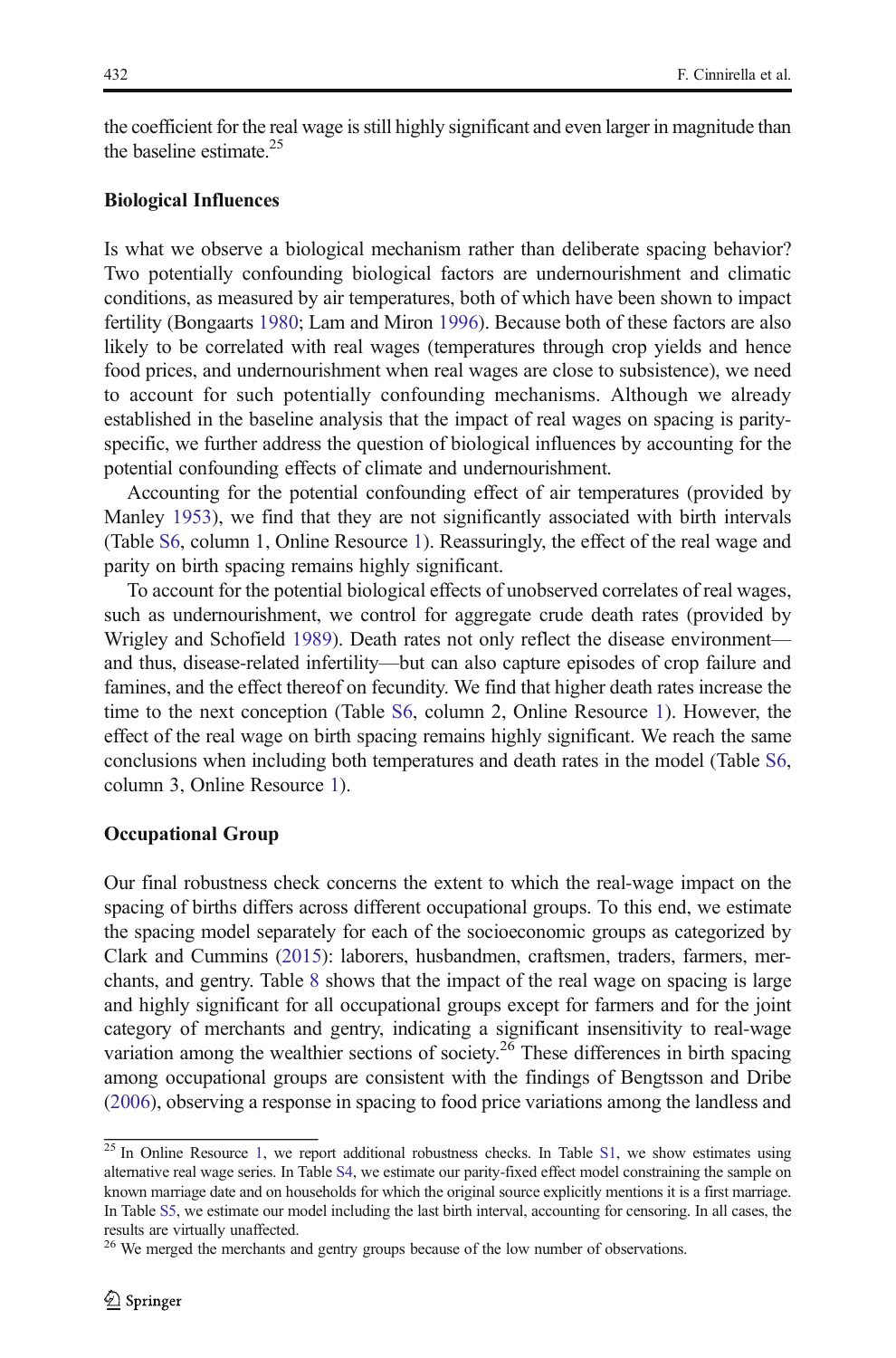|                        | Laborers<br>(1) | Husbandmen<br>(2) | Craftsmen<br>(3) | Traders<br>(4) | Farmers<br>(5)    | Merchants<br>and Gentry<br>(6) |
|------------------------|-----------------|-------------------|------------------|----------------|-------------------|--------------------------------|
| Real Wage              | $1.122**$       | $1.131**$         | 1.249**          | $1.132*$       | 1.103             | 1.060                          |
|                        | (0.031)         | (0.046)           | (0.047)          | (0.060)        | (0.072)           | (0.046)                        |
| Net Parity 2           | $0.516**$       | $0.503**$         | $0.467**$        | $0.520**$      | $0.508**$         | $0.569**$                      |
|                        | (0.023)         | (0.035)           | (0.027)          | (0.045)        | (0.057)           | (0.037)                        |
| Net Parity 3           | $0.325**$       | $0.332**$         | $0.256**$        | $0.281**$      | $0.342**$         | $0.332**$                      |
|                        | (0.022)         | (0.035)           | (0.022)          | (0.035)        | (0.053)           | (0.032)                        |
| Net Parity 4           | $0.200**$       | $0.207**$         | $0.185**$        | $0.258**$      | $0.228**$         | $0.211**$                      |
|                        | (0.018)         | (0.029)           | (0.021)          | (0.040)        | (0.048)           | (0.028)                        |
| Net Parity 5           | $0.127**$       | $0.126**$         | $0.126**$        | $0.145**$      | $0.164**$         | $0.152**$                      |
|                        | (0.015)         | (0.023)           | (0.018)          | (0.029)        | (0.041)           | (0.024)                        |
| Net Parity 6 and Above | $0.076**$       | $0.076**$         | $0.070**$        | $0.086**$      | $0.101**$         | $0.087**$                      |
|                        | (0.011)         | (0.017)           | (0.013)          | (0.022)        | (0.033)           | (0.017)                        |
| Child Death            | $2.701**$       | $2.723**$         | 2.579**          | $2.283**$      | $3.121**$         | 2.548**                        |
|                        | (0.134)         | (0.192)           | (0.155)          | (0.186)        | (0.405)           | (0.189)                        |
| Last Birth Interval    | $0.572**$       | $0.614**$         | $0.549**$        | $0.558**$      | $0.475**$         | $0.647**$                      |
|                        | (0.024)         | (0.039)           | (0.030)          | (0.047)        | (0.052)           | (0.040)                        |
| Mother's Age           | $1.216**$       | $1.153**$         | 1.144**          | $1.221**$      | $1.194^{\dagger}$ | $1.104^{\dagger}$              |
|                        | (0.041)         | (0.060)           | (0.051)          | (0.090)        | (0.111)           | (0.059)                        |
| Mother's Age (squared) | 0.999*          | 0.999             | 1.000            | 0.999          | 0.999             | 1.000                          |
|                        | (0.000)         | (0.001)           | (0.001)          | (0.001)        | (0.001)           | (0.001)                        |
| Number of Subjects     | 14,648          | 6,493             | 8,046            | 3,310          | 2,355             | 5,911                          |

<span id="page-20-0"></span>Table 8 The impact of the real wage on spacing by occupational group

Notes: Cox proportional hazard model with time-varying real wages is shown. Hazard ratios are reported. Real wages are standardized with zero mean and unit standard deviation. Mother's age is measured at the beginning of the interval and varies within the birth intervals. Standard errors, shown in parentheses, are clustered by household. Estimates are stratified by household and quarter-century.

 $\phi$  < .10; \*p < .05; \*\*p < .01

semi-landless, but not among noble tenants and freeholders in southern Sweden. This result is also in line with the findings of Kelly and Gráda [\(2012\)](#page-22-0), who concluded that higher wheat prices deterred marriages of less wealthy tenants, whereas they had a positive impact on wealthier families. Our findings show that although parityindependent birth spacing (the real-wage effect) pertains only to less-affluent sections of society, parity-dependent birth-spacing effects were common across the entire socioeconomic spectrum.

# **Conclusion**

We set out to reinvestigate the hypothesis that marital birth control in pre-transitional England was absent. To analyze this issue, we use a variety of specifications of duration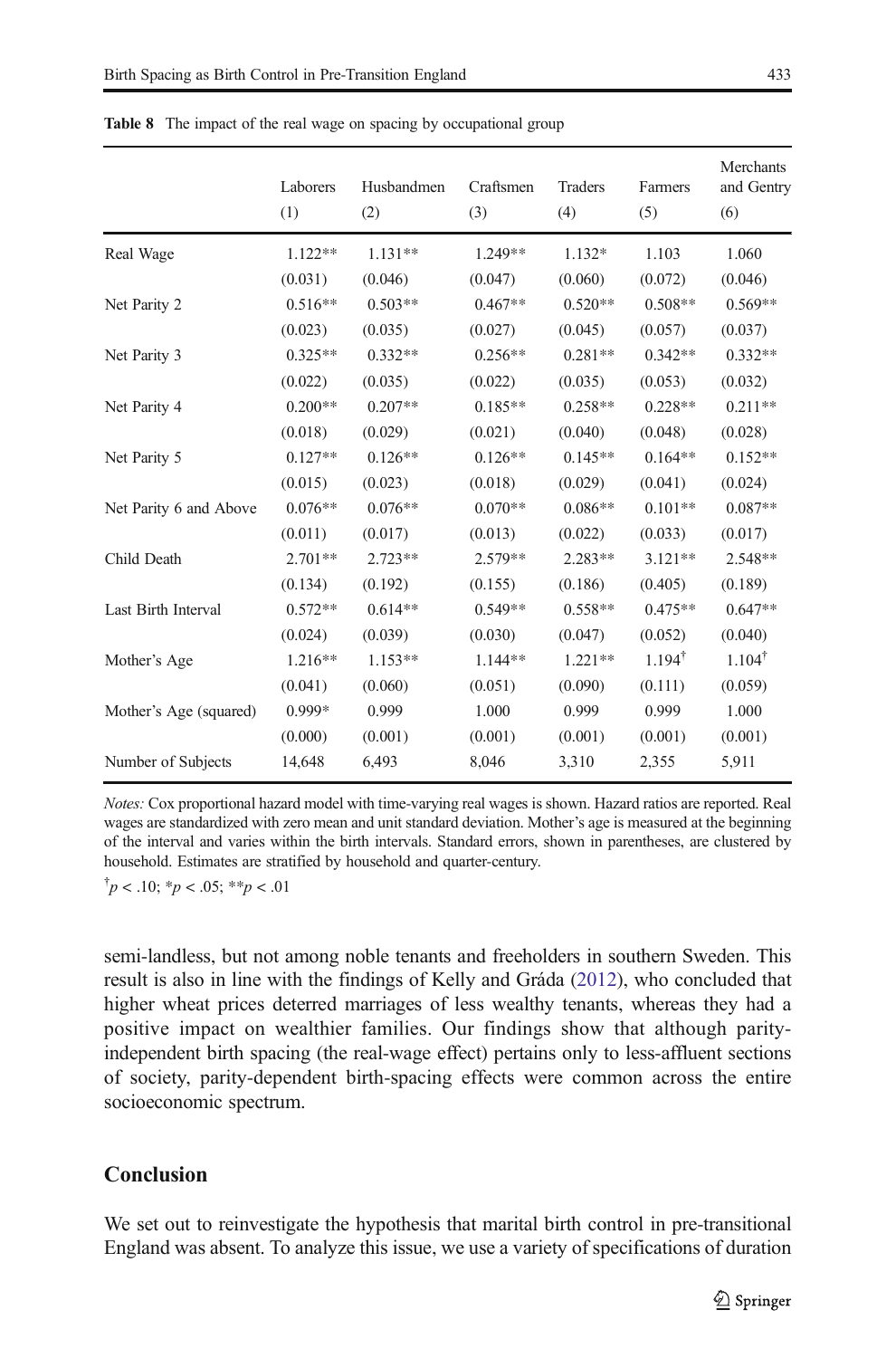<span id="page-21-0"></span>models on a well-known historical data set with the timing of births as the main outcome variable. We find a large and robust effect of real wages on birth spacing consistent with previous findings on the existence of parity-independent birth control in pre-transition populations. By exploiting variation in birth intervals within families, which allows us to account for family heterogeneity, we establish the existence also of parity-dependent birth spacing in the sampled population in the three centuries preceding England's fertility transition. Evidence of parity-dependent spacing holds across occupational groups and across centuries. Although changes in nutrition, health, and libido cannot be excluded as potential mechanisms, our findings are overall consistent with the hypothesis that couples adjusted the timing of their births in accordance not only with the prevalent economic conditions but also with their stock of dependent children.

Acknowledgments We thank the editor and two anonymous referees for their helpful comments. We also thank Karine van der Beek, Davide Cantoni, Greg Clark, Romola Davenport, Martin Dribe, Alan Fernihough, Georg Fertig, Oded Galor, Bernard Harris, David Jacks, Morgan Kelly, Jan Kok, Joel Mokyr, Tine de Moor, Christine Mumme, Tommy Murphy, Alessandro Nuvolari, Cormac Ó Gráda, Jim Oeppen, Leigh Shaw-Taylor, Alice Reid, Guido Schwerdt, Richard Smith, Uwe Sunde, Tony Wrigley, and Jan Luiten van Zanden, as well as conference and seminar participants at Cambridge University, University Catholique de Louvain, Harvard University, University of Münster, University of Munich, University of Rome Tor Vergata, University of Rome La Sapienza, the Munich Center for the Economics of Aging (MEA) and the Ifo Institute, the Pisa FRESH Meeting, the 7th Sound Economic History Workshop, the 8th BETA workshop, the 9th European Historical Economics Society (EHES) Conference, the 9th European Social Science History Conference, the European Society for Population Economics (ESPE), the 16th and 17th World Economic History Congress (WEHC), the European Economic Association (EEA), the CAGE/CEPR Conference "Long-run Growth: Unified Growth Theory and Economic History," and the Royal Economic Society (RES) for helpful comments and suggestions. We wish to thank the Cambridge Group for making the data available as well as Gill Newton for her help with clarifying questions and useful suggestions. We also thank Helen Aitchison for English proofreading. Laura Schilz provided excellent research assistance. While conducting this research, Jacob Weisdorf was partly funded by the ERC grant "United We Stand" (Grant No. 240928) courtesy of Tine de Moor. Francesco Cinnirella acknowledges the financial support of the Pact for Research and Innovation of the Leibniz Association. Marc Klemp acknowledges the financial support of the Carlsberg Foundation and the Danish Research Council (Reference Nos. 1327-00245 and 1329-00093).

Open Access This article is distributed under the terms of the Creative Commons Attribution 4.0 International License (http://creativecommons.org/licenses/by/4.0/), which permits unrestricted use, distribution, and reproduction in any medium, provided you give appropriate credit to the original author(s) and the source, provide a link to the Creative Commons license, and indicate if changes were made.

# **References**

- Amialchuk, A., & Dimitrova, E. (2012). Detecting the evolution of deliberate fertility control before the demographic transition in Germany. Demographic Research, 27(article 19), 507–542. doi:[10.4054](http://dx.doi.org/10.4054/DemRes.2012.27.19) [/DemRes.2012.27.19](http://dx.doi.org/10.4054/DemRes.2012.27.19)
- Anderton, D. L. (1989). Comment on Knodel's "Starting, stopping, and spacing during the early stages of fertility transition." Demography, 26, 467–470.
- Anderton, D. L., & Bean, L. L. (1985). Birth spacing and fertility limitation: A behavioral analysis of a nineteenth century frontier population. Demography, 22, 169–183.
- Bailey, R. E., & Chambers, M. J. (1993). Long-term demographic interactions in pre-census England. Journal of the Royal Statistical Society: Series A, 156, 339–362.
- Bengtsson, T., & Dribe, M. (2006). Deliberate control in a natural fertility population: Southern Sweden, 1766–1864. Demography, 43, 727–746.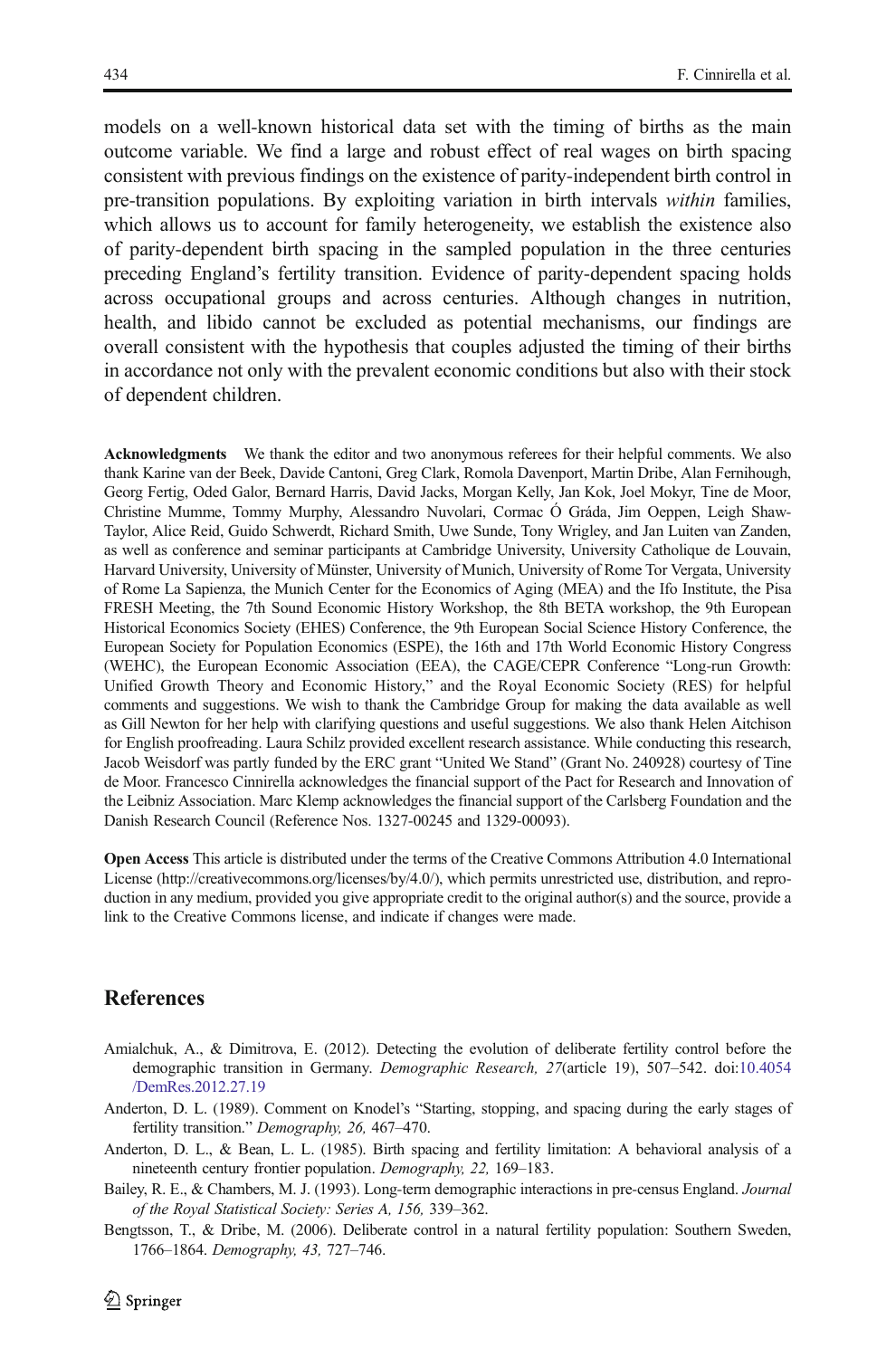- <span id="page-22-0"></span>Boberg-Fazlic, N., Sharp, P., & Weisdorf, J. (2011). Survival of the richest? Social status, fertility and social mobility in England 1541–1824. European Review of Economic History, 15, 365–392.
- Bongaarts, J. (1980). Does malnutrition affect fecundity? A summary of evidence. Science, 208, 564–569.
- Clark, G. (2007). The long march of history: Farm wages, population and economic growth, England 1209– 1869. Economic History Review, 60, 97–135.
- Clark, G., & Cummins, N. (2015). Malthus to modernity: Wealth, status, and fertility in England, 1500–1879. Journal of Population Economics, 28, 3–29.
- Clark, G., & Hamilton, G. (2006). Survival of the richest in pre-industrial England. Journal of Economic History, 66, 707–736.
- Cox, D. R. (1972). Regression models and life-tables. Journal of the Royal Statistical Society: Series B (Methodological), 34, 187–220.
- Crafts, N. F. R. (1989). Duration of marriage, fertility and women's employment opportunities in England and Wales in 1911. Population Studies: A Journal of Demography, 43, 325–335.
- Crafts, N. F. R., & Mills, T. C. (2009). From Malthus to Solow: How did the Malthusian economy really evolve? Journal of Macroeconomics, 31, 68–93.
- David, P. A., & Mroz, T. A. (1989a). Evidence of fertility regulation among rural French villagers, 1749–1789: A sequential econometric model of birth-spacing behaviour (Part 1). European Journal of Population, 5, 1–26.
- David, P. A., & Mroz, T. A. (1989b). Evidence of fertility regulation among rural French villagers, 1749– 1789: A sequential econometric model of birth-spacing behaviour (Part 2). European Journal of Population, 5, 173–206.
- Dribe, M., & Scalone, F. (2010). Detecting deliberate fertility control in pre-transitional populations: Evidence from six German villages, 1766–1863. European Journal of Population, 26, 411–434.
- Fildes, V. A. (1987). *Breast, bottles, and babies: A history of infant feeding*. Edinburgh, Scotland: Edinburgh University Press.
- Friedlander, D., Eisenbach, Z., & Goldscheider, C. (1980). Family-size limitation and birth spacing: The fertility transition of African and Asian immigrants in Israel. Population and Development Review, 6, 581–593.
- Gehrmann, R. (2007). Birth limitation in rural Germany before the fertility decline. Historical Social Research-Historische Sozialforschung, 32(2), 91–110.
- Henry, L. (1953). Fondements theoriques des mesures de la fecondite naturelle [Theoretical foundations of measures of natural fertility]. Revue de l'Institut International de Statistique, 21, 135–151.
- Henry, L. (1961). Some data on natural fertility. Eugenics Quarterly, 8, 81-91.
- Kelly, M., & Ó Gráda, C. (2012). The preventive check in medieval and pre-industrial England. Journal of Economic History, 72, 1–21.
- Knodel, J. (1987). Starting, stopping, and spacing during the early stages of fertility transition: The experience of German village populations in the 18th and 19th centuries. Demography, 24, 143–162.
- Kolk, M. (2011). Deliberate birth spacing in nineteenth century Northern Sweden. European Journal of Population, 27, 337–359.
- Lam, D. A., & Miron, J. A. (1996). The effects of temperature on human fertility. *Demography*, 33, 291–305.
- Larsen, U., & Vaupel, J. W. (1993). Hutterite fecundability by age and parity: Strategies for frailty modeling of event histories. Demography, 30, 81–102.
- Lee, R. D., & Anderson, M. (2002). Malthus in state space: Macroeconomic-demographic relations in English history, 1540 to 1870. Journal of Population Economics, 15, 195–220.
- Manley, G. (1953). The mean temperature of central England, 1698-1952. Quarterly Journal of the Royal Meteorological Society, 79, 558–567.
- McDonald, P., & Knodel, J. (1989). The impact of changes in birth spacing on age at last birth: A response to Anderton. Demography, 26, 471–472.
- Midi Berry, B., & Schofield, R. S. (1971). Age at baptism in pre-industrial England. Population Studies, 25, 453–463.
- Nicolini, E. A. (2007), Was Malthus right? AVAR analysis of economic and demographic interactions in preindustrial England. European Review of Economic History, 11, 99–121.
- Okun, B. S. (1995). Distinguishing stopping behaviour from spacing behaviour with indirect methods. Historical Methods, 28, 85–96.
- Ruggles, S. (1999). The limitations of English family reconstitution: English population history from family reconstitution 1580–1837. Continuity and Change, 14, 105–130.
- Santow, G. (1995). Coitus interruptus and the control of natural fertility. Population Studies, 49, 19–43.
- Van Bavel, J. (2004a). Deliberate birth spacing before the fertility transition in Europe: Evidence from nineteenth-century Belgium. Population Studies, 58, 95–107.